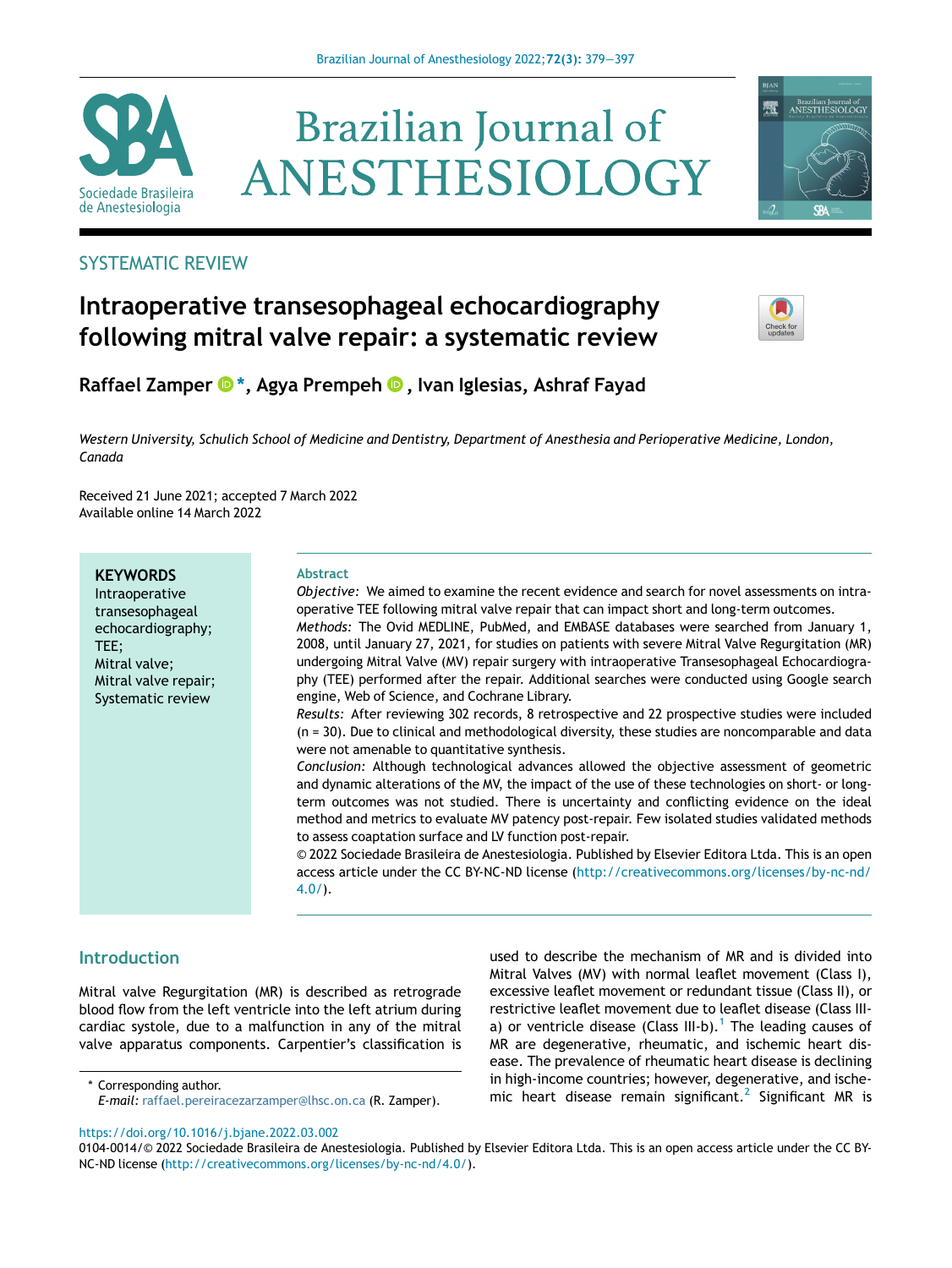associated with increased mortality and heart failure rehospitalization.<sup>[3](#page-17-2)</sup>

Surgical repair of the MV is the preferred approach for the regurgitant mitral valve as it carries favorable outcomes compared with valve replacement.<sup>[4](#page-17-3)</sup> Nonetheless, surgical repair of MR can be challenging, and many factors need to be considered to ascertain the feasibility of repair.<sup>5</sup>

If feasible, patients with significant mitral valve regurgitation often undergo a thorough preoperative assessment of the mitral valve apparatus to select an appropriate repair strategy. A comprehensive approach to intraoperative TEE examination of MV before Cardiopulmonary Bypass (CPB) was previously described and found useful for determining the mechanism of MR.<sup>[6](#page-17-5)</sup> Post-CPB intraoperative TEE examination of the mitral valve, on the other hand, is vital since it offers an initial assessment of the adequacy of surgical repair. Observational studies have shown an association between the preoperative evaluation of MV pathology, intraoperative echocardiographic findings of surgical repair and long-term outcomes. $7<sup>7</sup>$ 

We aimed to conduct a systematic review that examined the recent evidence and searched for novel assessments on intraoperative TEE following mitral valve repair that can positively impact short and long-term outcomes.

#### **Methods**

We followed the Cochrane and PRISMA standards for con-ducting and reporting systematic reviews.<sup>[10](#page-17-7),[11](#page-17-8)</sup>

#### Data sources

A systematic search was conducted for studies published from January 1, 2008 to January 27, 2021. Initial search engines consisted of Ovid MEDLINE, PubMed, and EMBASE. Additional searches were conducted using Google search engine, Web of Science, and Cochrane Library. The search was limited to human studies published in the English language. At the reference manager stage, duplicates, letters, editorials, and pediatric studies were excluded. The complete search strategy is provided in the supplementary material.

#### Study selection

We included studies that investigated intraoperative TEE evaluation of the MV repair after separation from CPB in surgeries with either sternotomy or thoracotomy. A PRISMA flow diagram detailing the study selection process can be found in [Figure 1.](#page-2-0)

We excluded: Case reports ( $n = 24$ ) and review articles  $(n = 22)$ ; Studies not related to MV repair  $(n = 50)$ ; Studies investigating non-conventional mitral valve repairs due to MR (n = 59). These studies included Percutaneous MitraClip or other edge-to-edge interventions; Studies in which intraoperative TEE examination was not used to guide the outcome after surgical repair of the mitral valve ( $n = 97$ ); Studies investigating pre-CPB predictors of complications or failure after MV repair  $(n = 6)$ ; Studies without details on the intraoperative TEE assessment of the MV repair (n = 13); and Pediatric studies (n = 1)

One Reviewer (RZ) screened titles and abstracts and excluded ineligible records. Two reviewers (II and AF) independently confirmed exclusions. The full texts of included records were further assessed for eligibility by one Reviewer (RZ) and confirmed by the two independent reviewers (II and AF). Disagreements were resolved by consensus. General study characteristics and outcome data were extracted by two reviewers (RZ and AP) and verified by reviewers II and AF. Among reviewers, both methods and content expertise were represented.

#### Critical appraisal and risk of bias assessment

Many publications describe a comprehensive and detailed intraoperative pre-repair evaluation of the MV with TEE, but a summarized and generic evaluation post-CPB. Thus, we employed a generic MV repair assessment when critically appraising the studies (to decrease the risk of bias in our assessment) and did not include studies without relevant information about the post-repair TEE exam. Review articles were also excluded.

Studies included were evaluated for selection bias (including attrition bias), confounding, measurement bias, and obvious outcome reporting bias. Retrospective studies have the potential risk of selective outcome reporting. Publication bias could also not be detected because data were not amenable to quantitative synthesis.

#### **Results**

We reviewed a total of 323 records, of which 21 were additional duplicates, and 302 records underwent title and abstract screening. Subsequently, 50 records were selected and underwent full-text screening. The final systematic review included 30 studies of intraoperative TEE post-MV repair and study characteristics are presented in [Table 1.](#page-3-0)

Of the 30 studies included, 22 were prospective studies, and 8 were retrospective studies and a summary of the design and findings is presented in [Table 2,](#page-5-0) including the intraoperative TEE approach and examination that was used in each study, the intraoperative TEE findings, and the significant results. Although most of the echocardiographers adhered to the intraoperative guidelines in evaluating the mitral valve, we noticed that no specific stepwise approach was utilized for the post-CPB assessment of the MV.

#### Clinical and methodological diversity

None of the studies included can be considered a Randomized Clinical Trial (RCT), once they are all observational, performed either retrospectively or prospectively. Although these studies share the assessment of the repaired MV using TEE, there are significant differences among them. Of the 30 studies included, 8 studies are non-comparative and describe findings in a series of cases, and the remaining 22 comparative studies investigate a broad spectrum of variables and parameters, using software analysis from different vendors.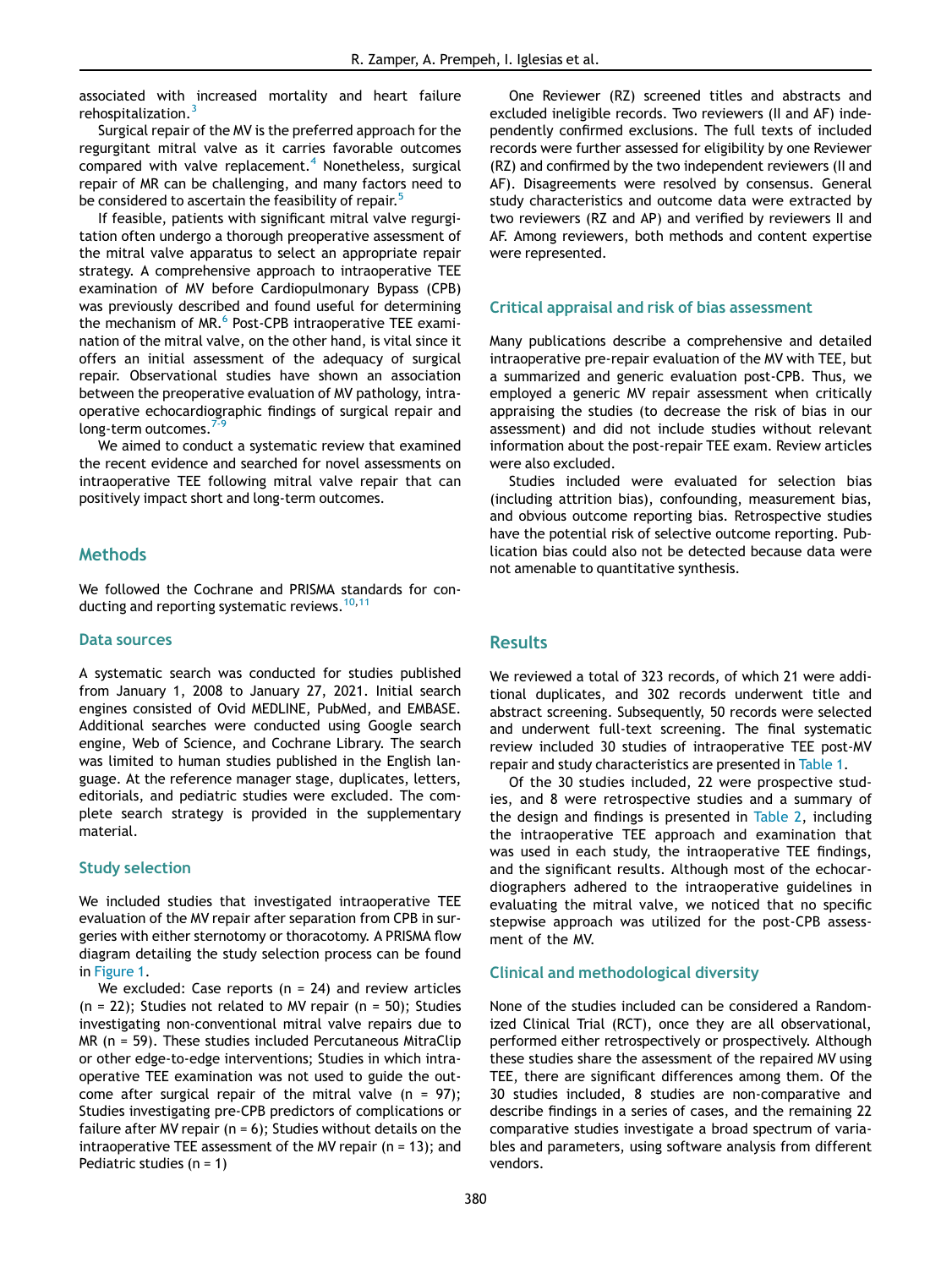Brazilian Journal of Anesthesiology 2022;72(3): 379−397

<span id="page-2-0"></span>

Figure 1 PRISMA (Preferred Reporting Items for Systematic Reviews and Meta-Analyses) flow diagram.

#### Mitral valve pathology

All studies included patients with MR, however the baseline MV pathology for included patients is not homogeneous, with some studies including patients with degenerative disease only, others including patients with functional ischemic disease only, and others including both. We also found studies without documentation of the baseline MV pathology, and studies including any cause of MR (degenerative, ischemic, rheumatic, endocarditis, unknown).

#### Evidence synthesis

Most studies were non-comparative or descriptive in design rather than analytic, from which no estimates of effects could be generated. Furthermore, as presented above, we found clinical and methodological diversity across studies, and they included different baseline MV pathologies. Therefore, these studies are non-comparable and unfortunately data meta-analysis was not feasible. We adopted a qualitative approach to evidence synthesis and presented a narrative review of our findings.

#### **Discussion**

Intraoperative TEE provides an undisputed and important source of information for surgeons and anesthesiologists in mitral valve repair surgeries. $^{6,12,13}$  $^{6,12,13}$  $^{6,12,13}$  $^{6,12,13}$  $^{6,12,13}$  $^{6,12,13}$  Guidelines on MR assessment and review articles on intraoperative TEE for MV repair surgery have been published, emphasizing the effect of afterload on the echocardiographic assessment of MR and the importance of assessing the valve under optimized hemodynamic conditions similar to patient's baseline vital signs. These studies also demonstrate excellent correlation between TEE and surgical findings in both simple<sup>[14](#page-17-11)</sup> and complex pathologies, $15$  providing a structured comprehensive approach on how to perform a post-CPB exam that addresses separation from CPB, MV assessment (competency, patency and restoration of leaflet coaptation), Left Ventricular (LV) global and regional function, Left Ventricular Outflow Tract (LVOT) assessment for MV systolic anterior motion, and pres-ence of new aortic insufficiency.<sup>[6](#page-17-5),[16-21](#page-17-13)</sup>

This systematic review aimed to examine the recent evidence and search for novel intraoperative TEE assessments post-repair that can impact short and long-term outcomes following the surgery. The search strategy used included all studies involving the utilization of TEE in the intraoperative period of surgeries in the MV, and we noticed heterogenicity amongst centers in the use of TEE post-CPB for decisionmaking [Figure 2.](#page-16-0) presents a flowchart with a proposed stepwise approach for intraoperative assessment of MV repair post-CPB that can be used to evaluate the quality of the repair and guide decisions.

#### Technological advances

Of the 30 studies included in this review, 19 used novel 3D-TEE analytical software with different objective-derived  $m = \frac{1}{2}$  and  $m = 2$  and investigate multiple geometric and dynamic changes of the repaired mitral valve $26-31$ and mitral valve apparatus.  $30,32-35$  $30,32-35$  This technology was also used to compare geometric and dynamic changes using full versus partial annuloplasty rings $36,37$  $36,37$  $36,37$  and full rings of differ-ent shapes<sup>[38](#page-17-20)</sup> and different characteristics.<sup>[39](#page-17-21),[40](#page-18-0)</sup> [\(Table 1](#page-3-0)) Although these studies used analytic software and offered objective evaluation of the MV post-repair, they are all descriptive in nature, and further randomized clinical trials are necessary to investigate the association between the objective-derived data and long-term outcomes.

Grapsa et al. used speckle tracking software analysis of the MV apparatus to calculate papillary muscles' strain and showed that patients with isolated posterior mitral leaflet prolapse are less likely to have any residual MR post-repair when the global papillary muscle strain of both papillary muscles is close or equal to zero. $41$  Although promising, this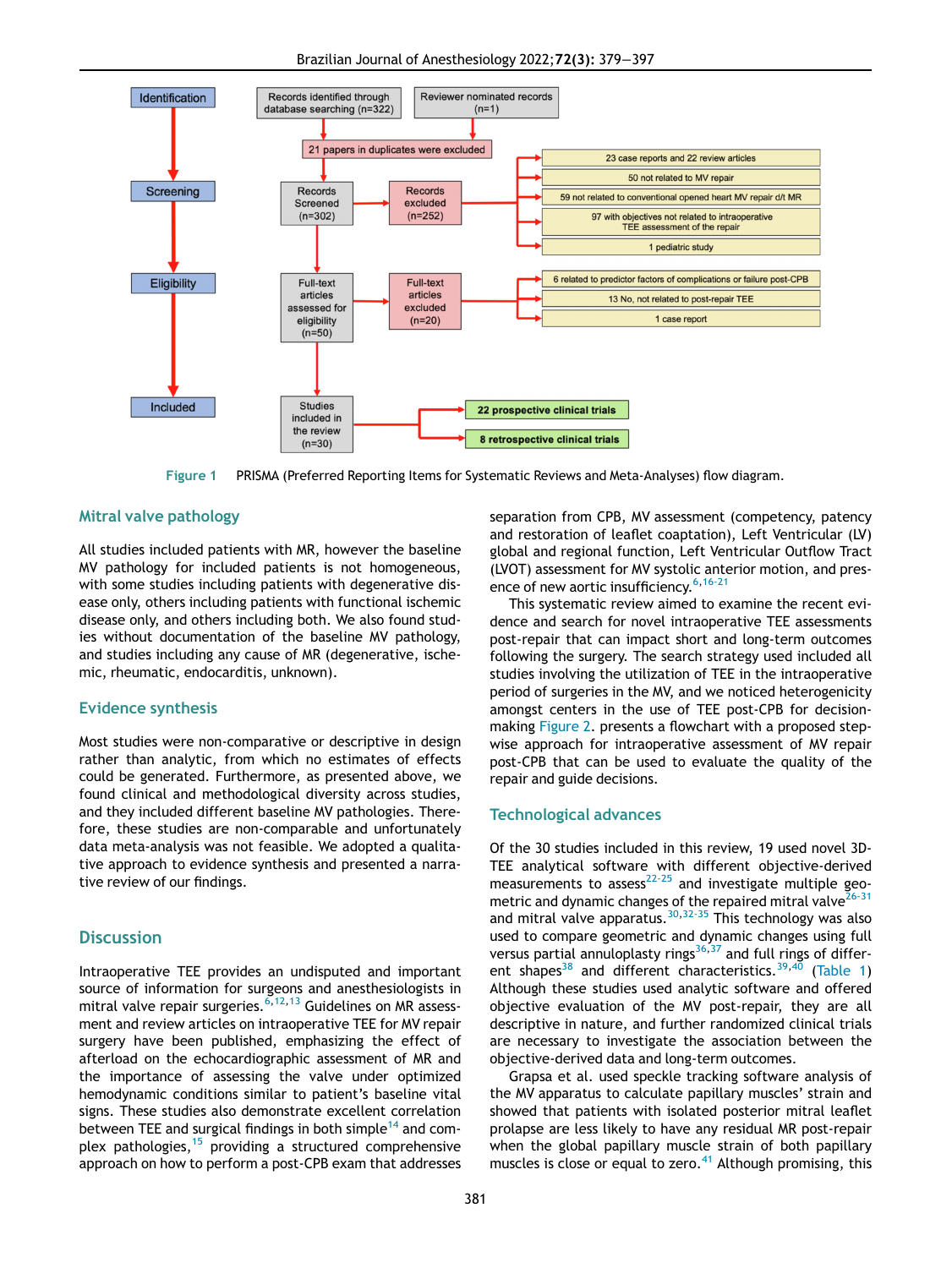#### Table 1 Included studies characteristics.

382

<span id="page-3-0"></span>

| Study                                   | Country        | <b>MV Pathology</b>                                                                              | Design                                          | Sample size | <b>Analysis</b> |
|-----------------------------------------|----------------|--------------------------------------------------------------------------------------------------|-------------------------------------------------|-------------|-----------------|
| Bartels et al. (2014) <sup>24</sup>     | <b>USA</b>     | Patients with no MV disease, degenera-<br>tive and functional MR.                                | Cohort, retrospective case-control<br>study     | 80          | Comparative     |
| Ben Zekry et al. (2016) <sup>30</sup>   | <b>USA</b>     | Patients with no MV disease and patients<br>with degenerative MR.                                | Cohort, prospective observational<br>study      | 30          | Comparative     |
| Grewal et al. $(2009)^{25}$             | <b>USA</b>     | Patients with no MV disease, degenera-<br>tive and functional MR.                                | Cohort, prospective observational<br>study      | 57          | Comparative     |
| Ma et al. (2008) <sup>20</sup>          | China          | Patients with various MV pathologies                                                             | Case series, prospective observational<br>study | 24          | Non-comparative |
| Ma et al. (2018) <sup>34</sup>          | China          | Patients with no MV disease and patients<br>with degenerative MR.                                | Cohort, retrospective study                     | 136         | Comparative     |
| Maffessanti et al. (2011) <sup>21</sup> | Italy          | Patients with no MV disease and patients<br>with degenerative MR.                                | Cohort, prospective observational<br>study      | 74          | Comparative     |
| Mahmood et al. (2010) <sup>36</sup>     | <b>USA</b>     | Patients with degenerative and func-<br>tional MV disease.                                       | Cohort, prospective observational<br>study      | 36          | Comparative     |
| Mahmood et al. (2008) <sup>26</sup>     | <b>USA</b>     | Patients with no MV disease and patients<br>with MV disease of various pathologies               | Case series, prospective observational<br>study | 102         | Non-comparative |
| Mahmood et al. (2009) <sup>35</sup>     | <b>USA</b>     | Patients with degenerative and func-<br>tional MV disease.                                       | Case series, prospective observational<br>study | 75          | Comparative     |
| Maslow et al. $(2014)^{27}$             | <b>USA</b>     | Patients with degenerative and func-<br>tional MV disease.                                       | Case series, prospective observational<br>study | 50          | Comparative     |
| Nishi et al. (2016) <sup>37</sup>       | Japan          | Patients with no MV disease and patients<br>with degenerative MR.                                | Cohort, prospective observational<br>study      | 44          | Comparative     |
| Owais et al. (2014) <sup>38</sup>       | <b>USA</b>     | Patients with no MV disease and patients<br>with degenerative MR.                                | Cohort, prospective observational<br>study      | 48          | Comparative     |
| Pan et al. (2008) <sup>22</sup>         | China          | Patients with degenerative MR.                                                                   | Case series, prospective observational<br>study | 6           | Comparative     |
| Tautz et al. $(2020)^{23}$              | Germany, Swiss | Patients with normal and abnormal MV.                                                            | Case series, prospective observational<br>study | $10\,$      | Non-comparative |
| Veronesi et al. $(2012)^{31}$           | USA, Italy     | Patients with no MV disease and patients<br>with degenerative MR.                                | Cohort, prospective observational<br>study      | 53          | Comparative     |
| Wang et al. (2011) <sup>13</sup>        | China          | Patients with degenerative MV disease.                                                           | Case series, prospective observational<br>study | 22          | Comparative     |
| Ender et al. $(2010)^{54}$              | Germany        | Patients with MR, pathology not<br>disclosed.                                                    | Case series, prospective observational<br>study | 110         | Non-comparative |
| Grapsa et al. (2015) <sup>39</sup>      | USA, UK        | Patients with degenerative MV disease.                                                           | Case series, prospective observational<br>study | 64          | Non-comparative |
| Guo et al. (2018) <sup>52</sup>         | China          | Patients with degenerative MV disease.                                                           | Case series, prospective observational<br>study | 48          | Non-comparative |
| Kang et al. (2013) <sup>44</sup>        | South Korea    | Patients with MR (pathology not dis-<br>closed), Mitral Stenosis (MS) or combined<br>$MR + MS$ . | Case series, retrospective study                | 26          | Comparative     |
| Karamnov et al. (2020) <sup>45</sup>    | <b>USA</b>     | Patients with degenerative MV disease.                                                           | Case series, retrospective study                | 20          | Comparative     |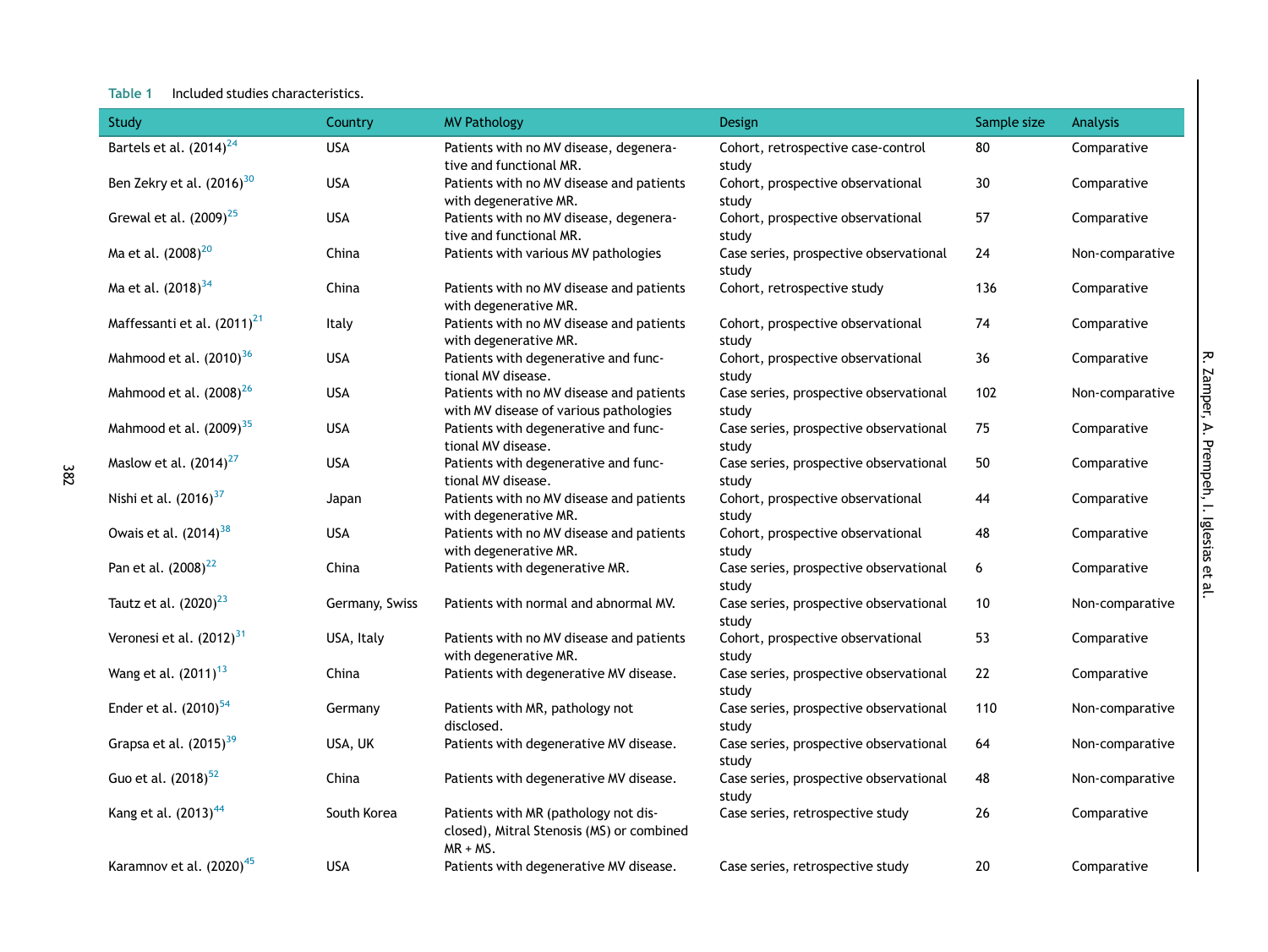| $\overline{\phantom{a}}$<br> <br> <br> <br>  |              |                                                                      |                                                 |               |                 |
|----------------------------------------------|--------------|----------------------------------------------------------------------|-------------------------------------------------|---------------|-----------------|
| Study                                        | Country      | Pathology<br>≩                                                       | Design                                          | Sample size   | Analysis        |
| Maslow et al. (2011) <sup>40</sup>           | š            | Patients with MR, pathologies not<br>disclosed.                      | Case series, prospective observational<br>study | 25            | Comparative     |
| Riegel et al. (2011) <sup>43</sup>           | USA, Germany | Patients with degenerative, functional<br>and rheumatic MV disease.  | Case series, retrospective study                | 552           | Non-comparative |
| Vernick et al. (2013) <sup>42</sup>          | š            | Patients with degenerative and func-<br>tional MV disease.           | Case series, prospective observational<br>study | 20            | Comparative     |
| Mabrouk-Zerguini et al. (2008) <sup>53</sup> | UK, France   | Patients with degenerative, functional,<br>and unknown MV disease.   | Case series, prospective observational<br>study | 25            | Comparative     |
| Manabe et al. (2012) <sup>32</sup>           | Japan        | Patients with degenerative MV disease.                               | Case series, retrospective study                | 179           | Comparative     |
| Rosendal et al. (2012) <sup>33</sup>         | Germany      | Patients with no MV disease, degenera-<br>and functional MR.<br>tive | Cohort, retrospective study                     | ន             | Comparative     |
| Vergnat et al. (2011) <sup>29</sup>          | ₹            | Patients with degenerative MV disease.                               | Cohort, prospective observational<br>study      | $\frac{6}{1}$ | Comparative     |
| Vergnat et al. (2012) <sup>28</sup>          | Š            | Patients with functional MV disease                                  | Case series, prospective observational<br>study |               | Comparative     |
| Weietal. (2017) <sup>51</sup>                | China        | Patients with degenerative MV disease.                               | Case series, retrospective study                |               | Non-comparative |
|                                              |              |                                                                      |                                                 |               |                 |

is an isolated study and further trials are necessary to delineate the role of speckle tracking and determine the metrics of strain associated with quality or duration of the repair.

#### Iatrogenic mitral stenosis

A restrictive annuloplasty or extensive resection of leaflet tissue may decrease the effective Mitral Valve Area (MVA) during diastole, in turn leading to Mitral Stenosis (MS) following repair.<sup>42</sup> The influence of CPB on ventricular compliance immediately after surgery may be an important factor that limits the usefulness of Pressure-Half-Time (PHT) to assess MV patency post-repair,  $43$  and currently there is a call for guidelines to assess MS in a repaired MV, once there is conflicting data regarding which method should be used to determine the MVA immediately following repair (PHT, 2 dimension planimetry 2D-PLAN or 3-dimension planimetry  $3D-PLAN$ ).<sup>4</sup>

Our review found 5 studies on this specific topic. Vernick et al. showed that Doppler-derived trans-mitral gradients provide a simple, safe, and reliable measure of the true physiologic trans-mitral valve gradient.<sup>45</sup> Although a mean gradient of less than 5 mmHg across the valve is characteris-tic of an adequate repair,<sup>[19](#page-17-39)</sup> Riegel et al. pointed out that higher mean gradients up to 7 mmHg immediately post-CPB might be present in situations of increased Left Atrial Pressure (LAP), namely high cardiac output, tachycardia and Atrial Fibrillation (AFib), and this may not cause clinical postoperative MS that needs to be addressed surgicaly.[46](#page-18-10) Three observational studies attempted to compare different methods, and none of them showed strong evidence of a superior method $42,47,48$  $42,47,48$  $42,47,48$  ([Table 1\)](#page-3-0).

#### Coaptation surface

A key objective of surgical valve repair is to restore the larg-est possible leaflet coaptation surface.<sup>[49-52](#page-18-13)</sup> There is an association of  $CH > 8$  mm post-repair with better outcomes although the normal Coaptation Height (CH) in a native MV ranges from 3 to 6 mm. $^{53}$  $^{53}$  $^{53}$  Wei et al. demonstrated that a taller coaptation height post-repair is associated with less residual MR in 12 months post-repair,  $54$  and Guo et al. showed that both 2D and 3D-TEE can be used to assess leaflet coaptation post-repair, with 2D been found to be a simpler and faster method.<sup>[55](#page-18-16)</sup>

#### Left ventricular assessment

Predicting the risk of LV dysfunction post-MV repair is challenging because of the overestimation of LV ejection fraction in patients with severe MR. Mabrouk-Zerguini et al. showed that the Myocardial Performance Index (Tei-index) is not affected by MV repair. This index could be used to predict post-repair Fractional Area Change (FAC) and, consequently, predict patients at risk of post-CPB LV dysfunction.<sup>[56](#page-18-17)</sup>

New LV lateral wall regional motion abnormality following repair should raise suspicion of injury to the circumflex artery.<sup>[6,](#page-17-5)[15-18](#page-17-12)</sup> Ender et al. proposed and validated a method to interrogate the circumflex artery with Color Flow Doppler (CFD) and Pulse Wave Doppler (PWD) at its proximal,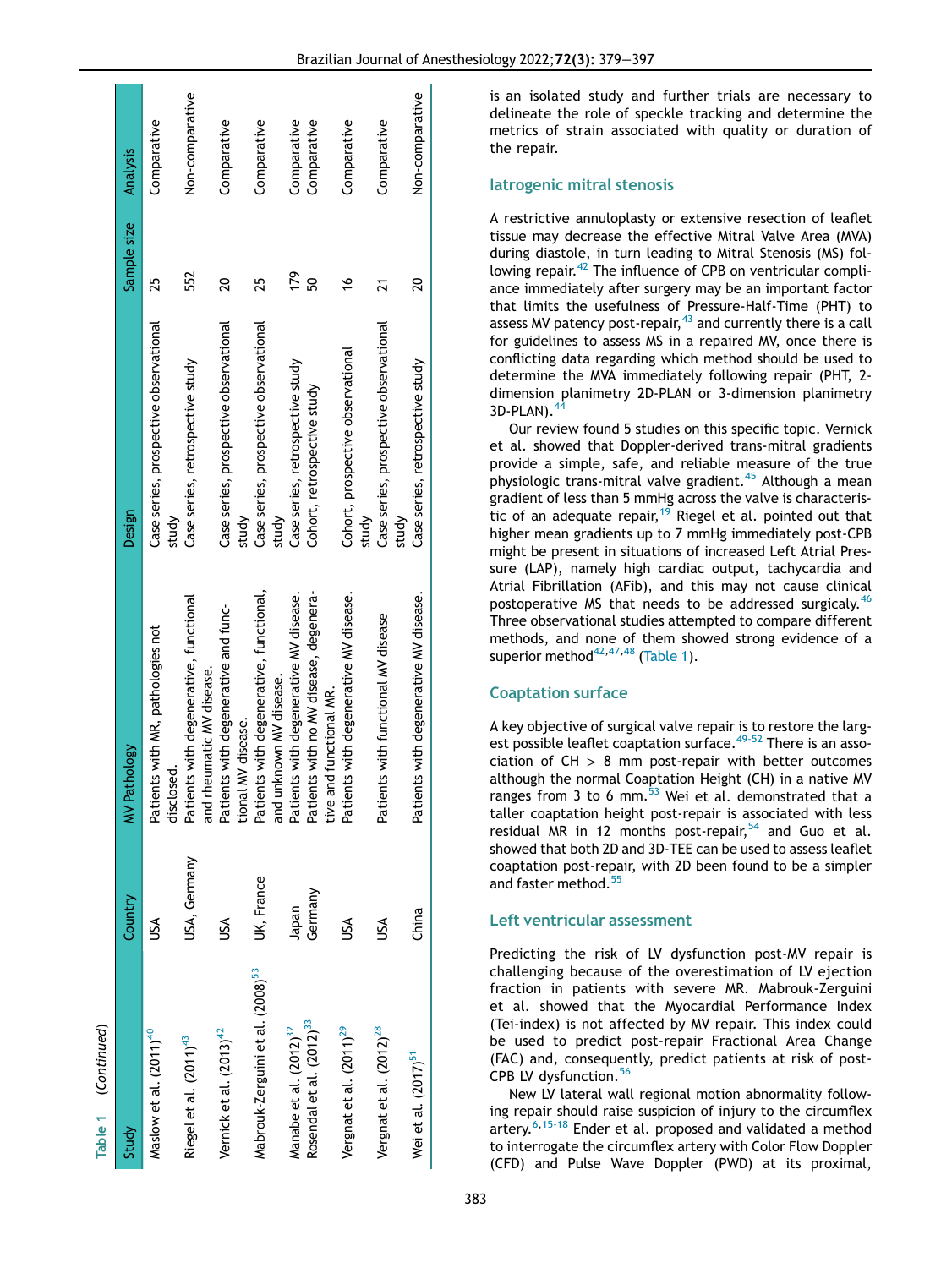#### Table 2 Summary of study design and echocardiographic findings.

<span id="page-5-0"></span>

| Study                             | Study objectives                                                                                                                                                                                                                                           | Study design                                                                                                                                                                                                                                                                                         | <b>Results</b>                                                                                                                                                                                                                                                                                                                                                                                                                                                                                                                                                      | Author's conclusion                                                                                                                                                                                                                                                                                                                                                                                                                                                                       |
|-----------------------------------|------------------------------------------------------------------------------------------------------------------------------------------------------------------------------------------------------------------------------------------------------------|------------------------------------------------------------------------------------------------------------------------------------------------------------------------------------------------------------------------------------------------------------------------------------------------------|---------------------------------------------------------------------------------------------------------------------------------------------------------------------------------------------------------------------------------------------------------------------------------------------------------------------------------------------------------------------------------------------------------------------------------------------------------------------------------------------------------------------------------------------------------------------|-------------------------------------------------------------------------------------------------------------------------------------------------------------------------------------------------------------------------------------------------------------------------------------------------------------------------------------------------------------------------------------------------------------------------------------------------------------------------------------------|
| Bartels et al.<br>$(2014)^{24}$   | Hypothesized that quantitative<br>3D analysis would reveal dis-<br>tinct differences among dis-<br>eased, repaired, and normal<br>MV.                                                                                                                      | Case-control observational clinical<br>study.<br>Retrospectively analyzed 80<br>patients who underwent intraoper-<br>ative TEE: 20 patients with degen-<br>erative MR were evaluated before<br>and after mitral valve repair, 20<br>patients had functional MR and 20<br>patients had no MV disease. | Annulus area was enlarged in degener-<br>ative and functional MR. Annular dis-<br>placement distance was decreased in<br>functional MR and repaired valves.<br>Annular displacement velocity was<br>decreased in functional MR. Annular<br>area fraction was decreased in func-<br>tional MR and repaired valves.                                                                                                                                                                                                                                                   | Normal, functional regurgitant,<br>degenerative, and repaired MV<br>have distinctly different<br>dynamic signatures of anatomy<br>and function as reliably deter-<br>mined by perioperative echo-<br>cardiographic tracking.                                                                                                                                                                                                                                                              |
| Ben Zekry et al.<br>$(2016)^{30}$ | The investigation was aimed at<br>deriving novel intrinsic parame-<br>ters of regional and global MA<br>shape and function, namely,<br>curvature and torsion.                                                                                              | Prospective observational study.<br>Indices were evaluated in a group<br>of 15 patients with normal MV and<br>in a group of 15 patients with<br>organic MR, prior to and after MV<br>repair.<br>Novel parameters of MA curvature<br>and torsion were derived from 3D<br>TEE.                         | Patients with organic MR presented<br>the smallest global curvature and tor-<br>sion; this decrease in curvature and<br>torsion reflects a loss of tonicity of the<br>MA tissue. These changes were largely<br>corrected with MV repair surgery, to<br>higher values, compared with normal<br>individuals. The regional analysis<br>revealed similar trends. The maximal<br>MA curvature was found to be at the<br>MA 'anterior horn', whereas the MA<br>'posterior horn' had the lowest curva-<br>ture values.                                                     | Novel MA parameters of curva-<br>ture and torsion can be com-<br>puted from 3D<br>echocardiography and provide<br>quantitative characteristics of<br>dynamic regional MA geometry.<br>In patients with organic MR, the<br>reduced regional and global<br>curvatures improve following<br>surgical MV repair. These quan-<br>titative parameters may help<br>further refine the quantitative<br>description of MA geometry in<br>various mitral valve pathologies<br>and after MV repairs. |
| Grewal et al.<br>$(2010)^{25}$    | Investigated and compare<br>mitral annular size, shape, and<br>motion over the cardiac cycle<br>using RT 3D-TEE in patients with<br>myxomatous MV disease before<br>and after repair, in normal con-<br>trol subjects and in patients<br>with ischemic MR. | Prospective observational study.<br>RT 3D-TEE of the mitral valve was<br>acquired in 32 patients with MVD<br>before and after repair, 15 normal<br>control subjects, and 10 patients<br>with IMR of identical body surface<br>area.                                                                  | RT 3D-TEE provides insights into nor-<br>mal, dynamic MA function with early-<br>systolic area contraction and saddle-<br>shape deepening contributing to<br>mitral competency. MVD annulus is<br>also dynamic but considerably differ-<br>ent with loss of early-systolic area<br>contraction and saddle-shape deepen-<br>ing despite similar magnitude of ven-<br>tricular contraction, suggestive of<br>ventricular-annular decoupling. Sub-<br>sequent area enlargement may con-<br>tribute to mitral incompetence. After<br>mitral repair, MVD annulus remains | RT 3D-TEE provides new insights<br>that allow the refining of mitral<br>pathophysiology concepts and<br>repair strategies                                                                                                                                                                                                                                                                                                                                                                 |

dynamic without systolic saddle-shape

accentuation.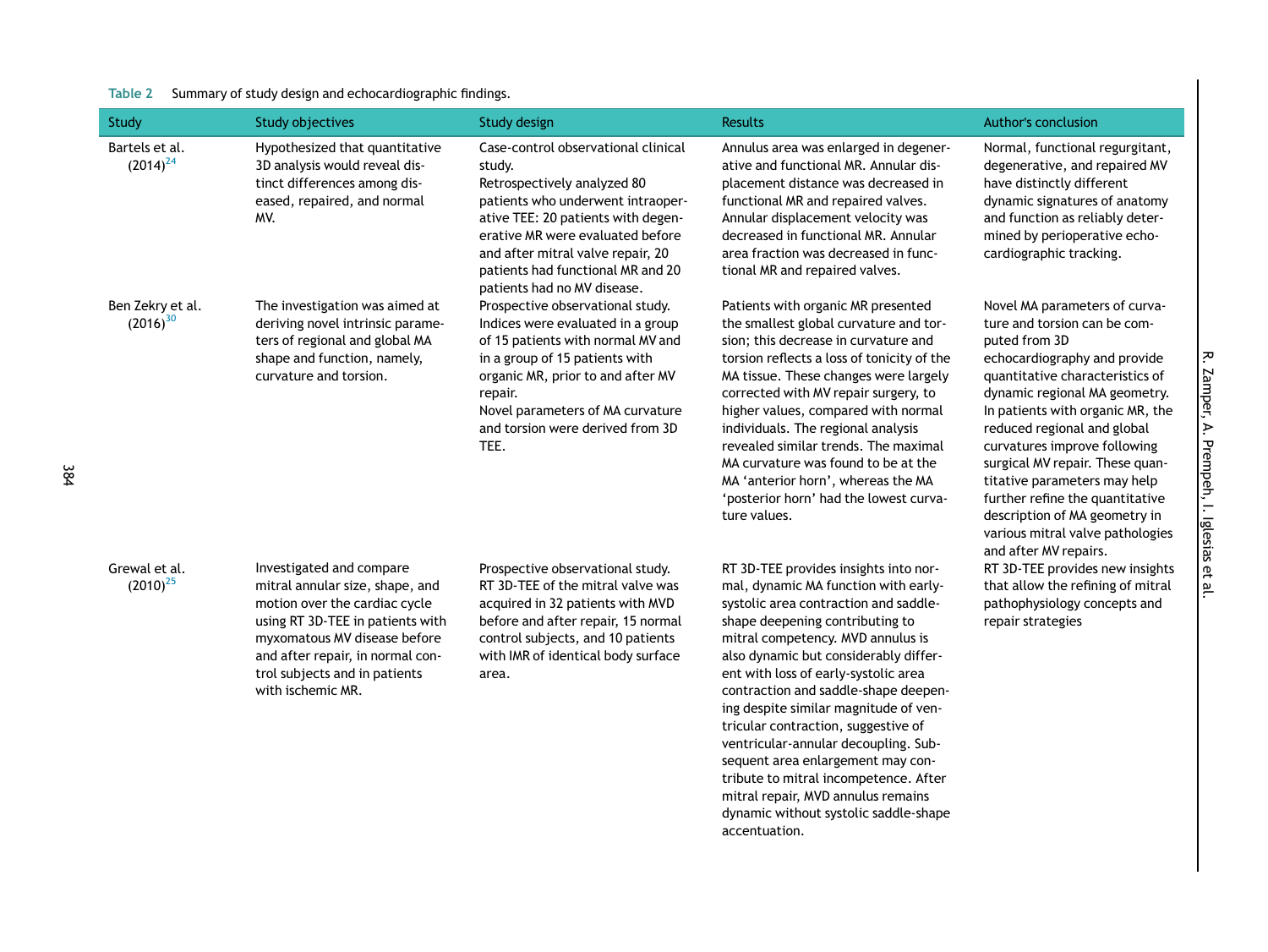| Table 2 |             |  |
|---------|-------------|--|
|         | (Continued) |  |

| Study                               | Study objectives                                                                                                                                                                                    | Study design                                                                                                                                                                                                                                                                                                                                                                                                                                                                                         | <b>Results</b>                                                                                                                                                                                                                                                                                                                                                                                                                                                                                                                                                                                                                                                                                                                               | <b>Author's conclusion</b>                                                                                                                                                                                     |
|-------------------------------------|-----------------------------------------------------------------------------------------------------------------------------------------------------------------------------------------------------|------------------------------------------------------------------------------------------------------------------------------------------------------------------------------------------------------------------------------------------------------------------------------------------------------------------------------------------------------------------------------------------------------------------------------------------------------------------------------------------------------|----------------------------------------------------------------------------------------------------------------------------------------------------------------------------------------------------------------------------------------------------------------------------------------------------------------------------------------------------------------------------------------------------------------------------------------------------------------------------------------------------------------------------------------------------------------------------------------------------------------------------------------------------------------------------------------------------------------------------------------------|----------------------------------------------------------------------------------------------------------------------------------------------------------------------------------------------------------------|
| Ma et al. (2008) <sup>20</sup>      | Investigated the feasibility,<br>imaging quality and accuracy of<br>live 3D-TEE for assessing MV<br>morphology to determine if live<br>3D-TEE has important value in<br>MV surgery.                 | Prospective observational study.<br>Twenty-four patients with MV dis-<br>ease underwent live 3D-TEE and<br>2D-TEE before and after MV sur-<br>gery. Sensitivity, specificity, and<br>total consistency rates of live 3D-<br>TEE for diagnosing ruptured chor-<br>dae were calculated and compared<br>to surgeon's findings. We also com-<br>pared the diagnostic accuracy of<br>MV disease between live-3D-TEE<br>and 2D TEE.                                                                        | Live-3D-TEE allowed visualization of<br>the anatomic structures of the heart<br>online and clearly identified the val-<br>vular apparatus and their defects.<br>Sensitivity and specificity for the<br>detection of ruptured chordae by live<br>3D-TEE were 87.5% and 100% respec-<br>tively, and the total consistency rate<br>was 95.8%. Additional defects not<br>diagnosed by 2D TEE were found in<br>three cases (12.5%) preoperatively by<br>live 3D-TEE. Live 3D-TEE could evalu-<br>ate the function of prosthetic or<br>native valves immediately after oper-<br>ation. One case was re-repaired (4.2%)<br>using guidance by live 3D-TEE.                                                                                           | Live 3D-TEE enabled evaluation<br>of MV function and provided<br>adequate valuable information<br>before and after MV surgery. We<br>conclude that live 3D-TEE can<br>play an important role in MV<br>surgery. |
| Ma et al. (2018) <sup>34</sup>      | Investigated the impact of full<br>annuloplasty rings versus C-<br>shape bands on mitral annular<br>geometry in the presence of<br>FED assessed by intraoperative<br>3D-TEE.                        | Retrospective study. 65 patients<br>who underwent MV repair for<br>severe MR caused by FED using full<br>rings (the Ring group, $n = 30$ ) and<br>C-shape bands (the Band group,<br>n = 35). 71 controls without valvu-<br>lar heart disease were also<br>included. Thorough 3D-TEE inspec-<br>tions were performed for the<br>entire cohort to measure morpho-<br>logical parameters of MA before<br>and after surgery. Mid-term repair<br>durability and left atrial diameter<br>were followed up. | The preoperative 3D-TEE parameters,<br>including annular diameters, area,<br>height and aorto-mitral angle, were<br>significantly larger in the FED groups<br>than normal, and were comparable<br>between two groups using different<br>annuloplasty devices. After repair, the<br>anterior-posterior diameter, annulus<br>circumference and area were signifi-<br>cantly larger in the Band group than in<br>the Ring group. The aorto-mitral<br>angle became comparable with nor-<br>mal value in the Ring group, but not in<br>the Band group. Follow-up echocar-<br>diographic data showed a significant<br>correlation between postoperative<br>aorto-mitral angle and reduced left<br>atrial diameter at 50.3 months after<br>surgery. | Compared with C-shape bands,<br>full rings may impose less nar-<br>rowing on aorto-mitral angle,<br>which correlates well with mid-<br>term left atrial reverse<br>remodeling                                  |
| Maffessanti et al.<br>$(2011)^{21}$ | Quantified the effects induced<br>by prolapse on MV anatomy in<br>the presence of FED or Barlow's<br>disease, assess the effect of<br>surgery on the MV apparatus,<br>and investigate the potential | Prospective observational study.<br>56 patients (29 with FED, 27 with<br>Barlow's disease) undergoing MV<br>repair and annuloplasty were stud-<br>ied immediately before and after<br>surgery. Also, 18 age-matched                                                                                                                                                                                                                                                                                  | MV prolapse and regurgitation were<br>associated with a markedly enlarged<br>annulus and leaflets compared with<br>controls, while annular height and the<br>mitral aortic angle were similar.<br>Patients with Barlow's disease showed                                                                                                                                                                                                                                                                                                                                                                                                                                                                                                      | Intraoperative 3D-TEE allows<br>quantitative evaluation of the<br>MV apparatus in the presence of<br>FED or Barlow's disease and<br>could be useful for immediate                                              |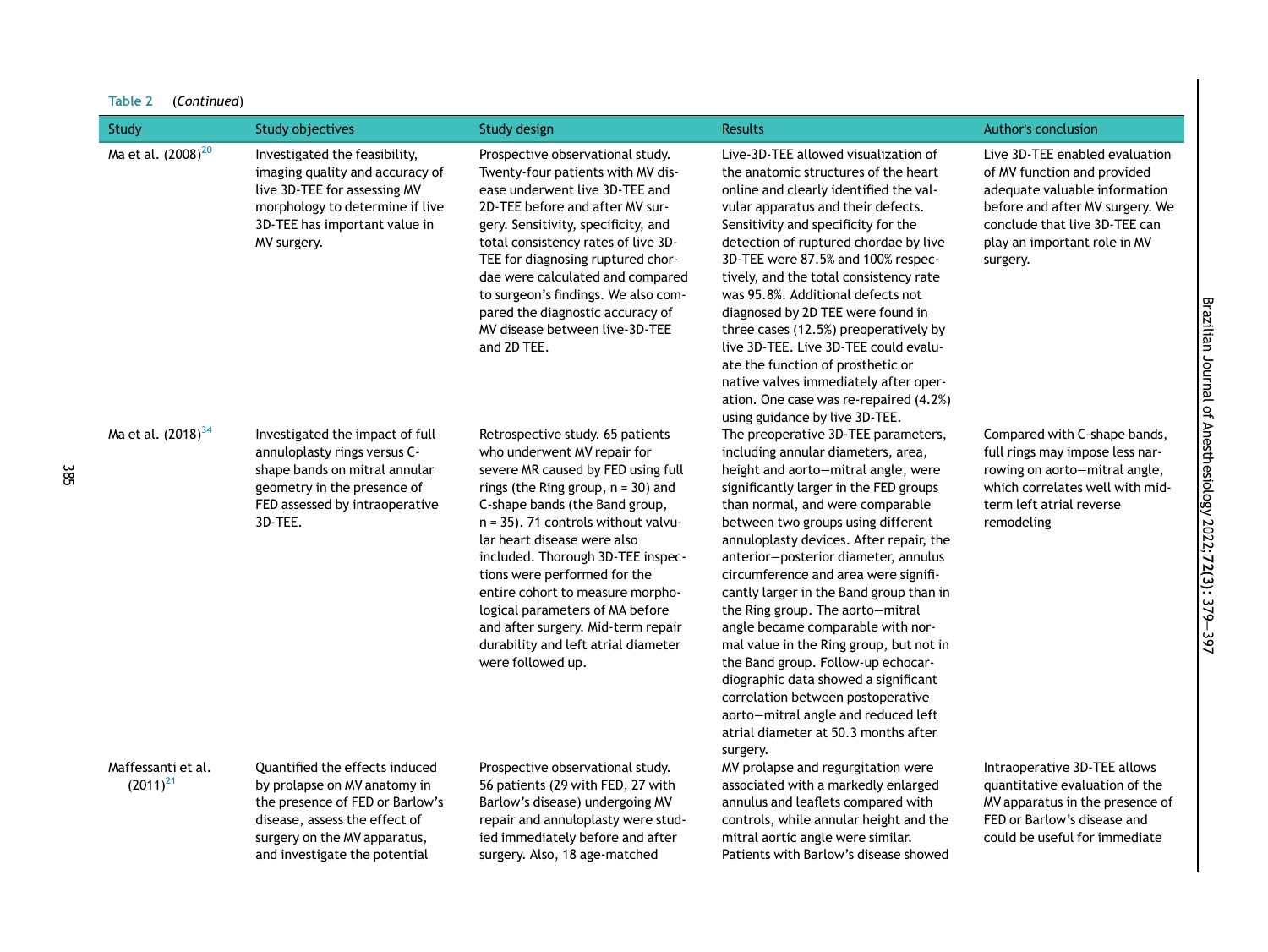| Study                           | <b>Study objectives</b>                                                                                                                                                                       | Study design                                                                                                                                                                                                                                                                                                                                                                                          | <b>Results</b>                                                                                                                                                                                                                                                                                                                                    | Author's conclusion                                                                                                                                                                                                                                                                                                                         |
|---------------------------------|-----------------------------------------------------------------------------------------------------------------------------------------------------------------------------------------------|-------------------------------------------------------------------------------------------------------------------------------------------------------------------------------------------------------------------------------------------------------------------------------------------------------------------------------------------------------------------------------------------------------|---------------------------------------------------------------------------------------------------------------------------------------------------------------------------------------------------------------------------------------------------------------------------------------------------------------------------------------------------|---------------------------------------------------------------------------------------------------------------------------------------------------------------------------------------------------------------------------------------------------------------------------------------------------------------------------------------------|
|                                 | role of 3D-TEE in surgical<br>planning.                                                                                                                                                       | patients with normal MV anatomy,<br>undergoing coronary artery bypass,<br>were included as a control group.<br>3D-TEE data sets were acquired<br>and analyzed to quantify several<br>MV annulus and leaflet parameters<br>using dedicated software.                                                                                                                                                   | greater values than those with FED.<br>MV repair and annuloplasty led to a<br>significant undersizing of leaflet and<br>annular areas, diameters, and height<br>compared with controls. CL remained<br>in the normal range. Differences<br>between Barlow's disease and FED<br>were reduced but still present after<br>surgery.                   | assessment of the surgical<br>procedure.                                                                                                                                                                                                                                                                                                    |
| Mahmood et al.<br>$(2010)^{36}$ | Investigated if when compared<br>to flat rings, saddle-shaped<br>rings would decrease the NPA<br>after MV repair for both ische-<br>mic and myxomatous MV<br>disease.                         | Prospective observational study.<br>Geometric analysis on 38 patients<br>undergoing MV repair for myxoma-<br>tous and ischemic MR with full flat<br>rings ( $n = 18$ ) and saddle rings<br>$(n = 18)$ were performed. The<br>acquired 3D volumetric data were<br>analyzed and the degree of change<br>in the NPA was calculated and com-<br>pared before and after repair for<br>both types of rings. | Both types of annuloplasty rings<br>resulted in significant changes in the<br>geometric structure of the MV after<br>repair. However, saddle rings lead to a<br>decrease in the NPA, whereas flat rings<br>increased the NPA.                                                                                                                     | Implantation of saddle-shaped<br>rings during MV repair surgery is<br>associated with augmentation<br>of the nonplanar shape of the<br>MA. This favorable change in<br>the mitral annular geometry<br>could possibly confer a struc-<br>tural advantage to MV repairs<br>with the saddle rings.                                             |
| Mahmood et al.<br>$(2008)^{26}$ | Studied the feasibility of using<br>3D-TEE in the operating room<br>for MV repair or replacement<br>surgery. To perform geometric<br>analysis of the mitral valve<br>before and after repair. | Prospective observational study.<br>Intraoperative reconstruction of 3D<br>images of the mitral valve in 102<br>consecutive patients scheduled for<br>MV surgery.                                                                                                                                                                                                                                     | Successful image reconstruction was<br>performed in 94 patients - 8 patients<br>had arrhythmias or a dilated MV annu-<br>lus resulting in significant artifacts.<br>Time from acquisition to reconstruc-<br>tion and analysis was less than 5<br>minutes. Surgeon identification of MV<br>anatomy was 100% accurate.                              | The study confirms the feasibil-<br>ity of performing intraoperative<br>3D reconstruction of the MV.<br>The incorporation of CFD into<br>these 3D images helps in identi-<br>fication of the commissural or<br>perivalvular location of regurgi-<br>tant orifice.                                                                           |
| Mahmood et al.<br>$(2009)^{35}$ | 3D intraoperative TEE evalua-<br>tion of the MV annulus before<br>and immediately after repair                                                                                                | Prospective observational study.<br>3D geometric analysis on 75<br>patients undergoing MV repair dur-<br>ing coronary artery bypass graft<br>surgery for MR or myxomatous MV<br>disease. Geometric analysis of the<br>MV was performed before and<br>immediately after valve repair<br>with full rings and annuloplasty<br>bands.                                                                     | Complete echocardiographic assess-<br>ment of the MV was feasible in 69 of<br>75 patients (92%) within 2 to 3 minutes<br>of acquisition. Placement of full rings<br>resulted in an increase in the NPA or a<br>less saddle shape of the native MA. By<br>contrast, the NPA did not change sig-<br>nificantly after placement of partial<br>rings. | Mitral annular nonplanarity can<br>be assessed in the operating<br>room. Application of full annu-<br>loplasty rings resulted in the MA<br>becoming more planar. Partial<br>annuloplasty bands did not sig-<br>nificantly change the nonpla-<br>narity angle. Neither of the two<br>types of rings restored the<br>native annular planarity |
| Maslow et al.<br>$(2014)^{27}$  | Examined the geometric<br>changes of the MV after repair                                                                                                                                      | Prospective observational study.<br>50 consecutive patients scheduled<br>for elective repair of the MV for                                                                                                                                                                                                                                                                                            | Good correlations and agreement<br>were seen between the MVA measured<br>with 3D-Plan and PHT and were better                                                                                                                                                                                                                                     | 3D imaging provides caregivers<br>with a unique ability to assess                                                                                                                                                                                                                                                                           |

R. Zamper, A. Prempeh, I. Iglesias et al.

R. Zamper, A. Prempeh, I. Iglesias et al.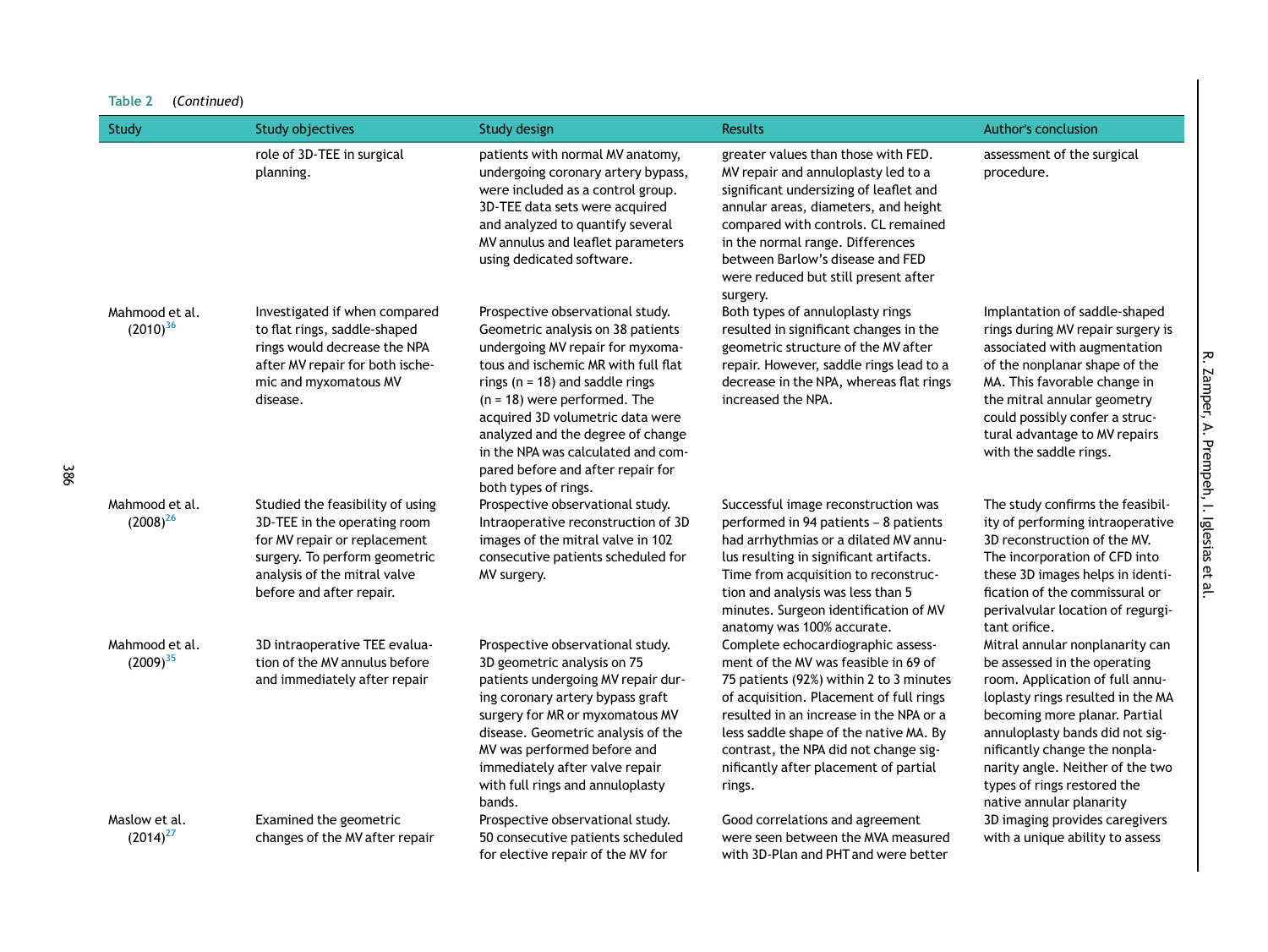| Study                         | <b>Study objectives</b>                                                                                                                                                                                                                               | <b>Study design</b>                                                                                                                                                                                                                                                                                                                                                                                                 | <b>Results</b>                                                                                                                                                                                                                                                                                                                                                                                                                                                                                                                                                                                                                                                                          | Author's conclusion                                                                                                                                                                                                                                                                                                                                                 |
|-------------------------------|-------------------------------------------------------------------------------------------------------------------------------------------------------------------------------------------------------------------------------------------------------|---------------------------------------------------------------------------------------------------------------------------------------------------------------------------------------------------------------------------------------------------------------------------------------------------------------------------------------------------------------------------------------------------------------------|-----------------------------------------------------------------------------------------------------------------------------------------------------------------------------------------------------------------------------------------------------------------------------------------------------------------------------------------------------------------------------------------------------------------------------------------------------------------------------------------------------------------------------------------------------------------------------------------------------------------------------------------------------------------------------------------|---------------------------------------------------------------------------------------------------------------------------------------------------------------------------------------------------------------------------------------------------------------------------------------------------------------------------------------------------------------------|
|                               | using conventional and 3D<br>echocardiography.                                                                                                                                                                                                        | regurgitant disease. Intraoperative<br>TEE assessments of MVA were per-<br>formed using 2D-PLAN, PHT, and<br>3D-PLAN. In addition, the direction<br>of ventricular inflow was assessed<br>from the 3D imaging.                                                                                                                                                                                                      | than either one compared to 2D-Plan.<br>MVAs were smaller after repair of<br>functional disease repaired with an<br>annuloplasty ring. After repair, ven-<br>tricular inflow was directed toward<br>the lateral ventricular wall. Subgroup<br>analysis showed that the change in<br>inflow angle was not different after<br>repair of functional disease as com-<br>pared to those presenting with degen-<br>erative disease.                                                                                                                                                                                                                                                           | changes in valve function after<br>MV repair.                                                                                                                                                                                                                                                                                                                       |
| Nishi et al.<br>$(2016)^{37}$ | Assessed the effects of differ-<br>ent types of prosthetic rings on<br>mitral annular dynamics using<br>RT 3D-TEE.                                                                                                                                    | Prospective observational study.<br>44 patients, including patients<br>undergoing mitral annuloplasty<br>using the Cosgrove-Edwards flexi-<br>ble band (Group A, $n = 10$ ), the<br>semi-rigid Sorin Memo 3D ring<br>(Group B, $n = 17$ ), the semi-rigid<br>Edwards Physio II ring (Group C,<br>$n = 7$ ) and ten control subjects.<br>Various annular diameters were<br>measured throughout the cardiac<br>cycle. | Flexible anterior annulus motion in all<br>of the groups except Group C. A flexi-<br>ble posterior annulus was only<br>observed in Group B and the Control<br>group. The MAA changed during the<br>cardiac cycle by $8.4 \pm 3.2$ , $6.3 \pm 2.0$ ,<br>$3.2 \pm 1.3$ , and $11.6 \pm 5.0$ % in Group<br>A, Group B, Group C, and the Control<br>group, respectively. The dynamic dia-<br>stolic to systolic change in mitral<br>annular diameters was lost in Group C,<br>while it was maintained in Group A,<br>and to a good degree in Group B. In<br>comparison to the Control group, the<br>MA shape was more ellipsoid in Group<br>B and Group C, and more circular in<br>Group A. | Although MR was well con-<br>trolled by all of the types of<br>rings that were utilized in the<br>present study, we demonstrated<br>that the annulus motion and<br>annulus shape differed accord-<br>ing to the type of prosthetic<br>ring that was used, which might<br>provide important information<br>for the selection of an appropri-<br>ate prosthetic ring. |
| Owais et al.<br>$(2014)^{38}$ | Selectively flexible rings are<br>used for annuloplasty during MV<br>repair to facilitate dynamic<br>annular motion while prevent-<br>ing annular dilation. This study<br>assessed the extent and nature<br>of the flexibility of 2 rings in<br>vivo. | Prospective observational study.<br>3D-TEE was used intraoperatively<br>to acquire data regarding dynamic<br>motion of mitral annuli and annulo-<br>plasty rings in 33 patients undergo-<br>ing mitral repair and in 15 control<br>patients. Data were analyzed to<br>assess the dynamic changes in<br>annular geometry after implanta-<br>tion of selectively flexible rings.                                      | After annuloplasty, there was an<br>immediate and significant decrease in<br>annular displacement and annular dis-<br>placement velocity. Dynamic change<br>in multiple variables including antero-<br>posterior diameter and annular area<br>was also significantly depressed. In<br>comparison with normal MV, partially<br>flexible rings allowed limited dynamic<br>motion: percentage changes in ante-<br>roposterior diameter, AL diameter, PM<br>diameter, and total circumference<br>were significantly lower. Compared                                                                                                                                                         | Mitral annular dynamics were<br>uniformly depressed after<br>implantation of these rings.<br>Selective flexibility could not<br>be demonstrated in vivo using<br>echocardiographic data.                                                                                                                                                                            |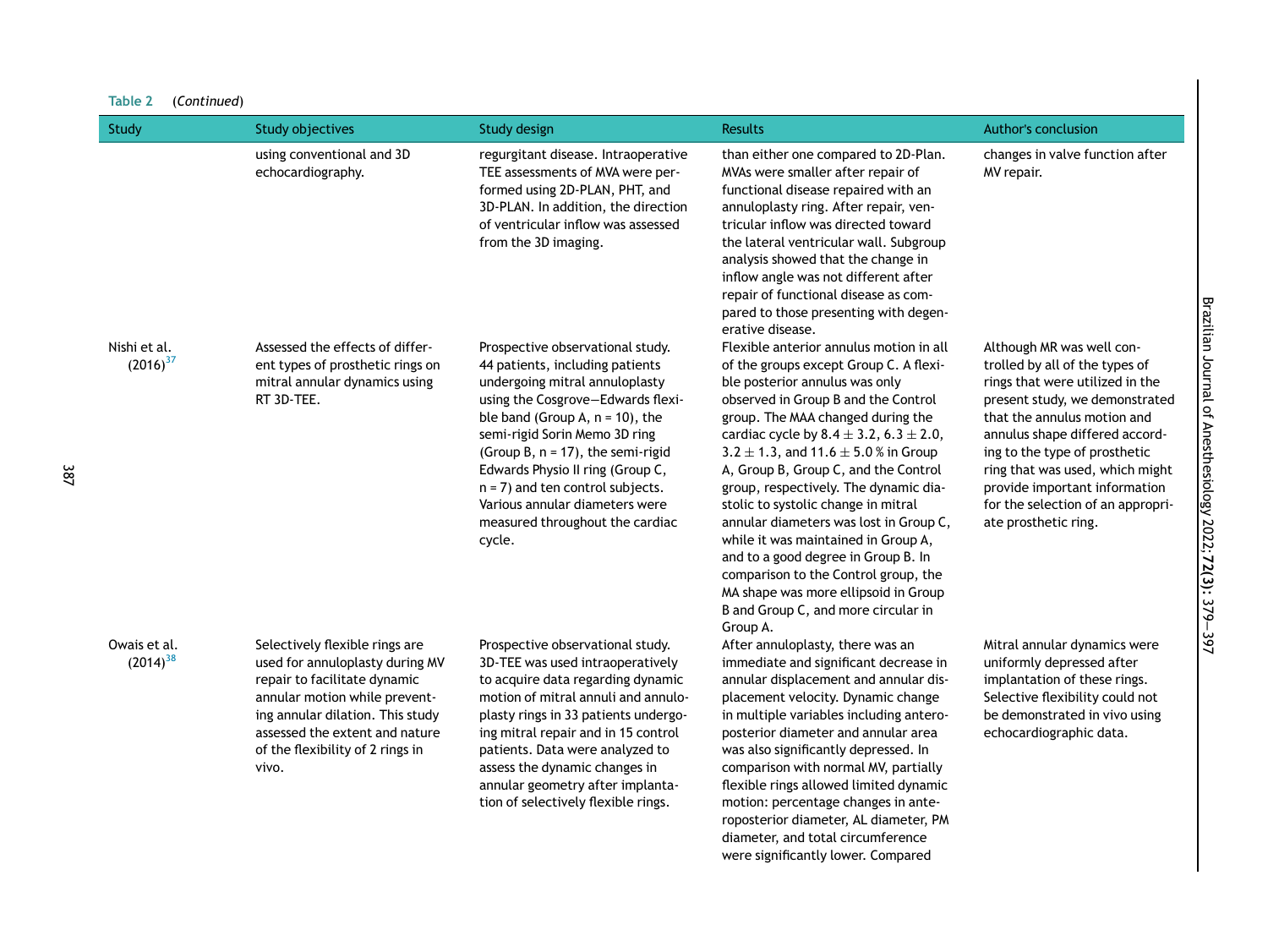| Table 2<br>(Continued)          |                                                                                                                                                                                                                     |                                                                                                                                                                                                                                                                                                                                                                                                                                                                                                                                             |                                                                                                                                                                                                                                                                                                                                                                                                                                                                                                                                                                                                                                                                                                                                                                                                                                                                                       |                                                                                                                                                                                                                                                                                                                                                                              |
|---------------------------------|---------------------------------------------------------------------------------------------------------------------------------------------------------------------------------------------------------------------|---------------------------------------------------------------------------------------------------------------------------------------------------------------------------------------------------------------------------------------------------------------------------------------------------------------------------------------------------------------------------------------------------------------------------------------------------------------------------------------------------------------------------------------------|---------------------------------------------------------------------------------------------------------------------------------------------------------------------------------------------------------------------------------------------------------------------------------------------------------------------------------------------------------------------------------------------------------------------------------------------------------------------------------------------------------------------------------------------------------------------------------------------------------------------------------------------------------------------------------------------------------------------------------------------------------------------------------------------------------------------------------------------------------------------------------------|------------------------------------------------------------------------------------------------------------------------------------------------------------------------------------------------------------------------------------------------------------------------------------------------------------------------------------------------------------------------------|
| Study                           | <b>Study objectives</b>                                                                                                                                                                                             | <b>Study design</b>                                                                                                                                                                                                                                                                                                                                                                                                                                                                                                                         | <b>Results</b>                                                                                                                                                                                                                                                                                                                                                                                                                                                                                                                                                                                                                                                                                                                                                                                                                                                                        | <b>Author's conclusion</b>                                                                                                                                                                                                                                                                                                                                                   |
| Pan et al. (2008) <sup>22</sup> | Investigated the value of RT-3D-<br>TEE in MV repair.                                                                                                                                                               | Prospective observational study.<br>RT-3D-TEE was performed in 6<br>patients with MV prolapse. Preop-<br>erative RT-3D-TEE studies were<br>compared with surgical findings in<br>patients undergoing surgical MV<br>repair, and quantitative evaluation<br>was performed before and after<br>surgical MV repair.                                                                                                                                                                                                                            | with each other, the two rings resulted<br>in similar changes in anterior annulus<br>length, posterior annular length, and<br>annular area.<br>RT-3DTEE could display dynamic mor-<br>phology of MV, the location of pro-<br>lapse, and spatial relation to the<br>surrounding tissue. It could provide<br>surgical views of the valves and the<br>valvular apparatus. These results were<br>consistent with surgical findings. The<br>quantitative evaluation before and<br>after surgical MV repair indicated that<br>AL to PM diameter of annulus, anterior<br>to posterior diameter of annulus,<br>perimeter of annulus, and area of<br>annulus in projection plane were sig-<br>nificantly smaller after operation<br>compared with those before opera-<br>tion. The length of posterior leaflet,<br>the area of anterior and posterior<br>leaflet, the maximal prolapse height, | RT-3DTEE is a unique new<br>modality for rapid and accurate<br>evaluation of MV prolapse and<br>MV repair.                                                                                                                                                                                                                                                                   |
| Tautz et al.<br>$(2020)^{23}$   | Provided a new 4D segmenta-<br>tion method to enable a quanti-<br>tative assessment of valve<br>geometry and pathological<br>properties in all heart phases,<br>as well as the changes achieved<br>through surgery. | Prospective observational study.<br>Tracking-based approach combin-<br>ing GVF and PBD. An open-state<br>surface model of the valve is prop-<br>agated through time to the closed<br>state, attracted by the GVF field of<br>the leaflet area. The PBD method<br>ensures topological consistency<br>during deformation. For evalua-<br>tion, one expert in cardiac surgery<br>annotated the closed-state leaflets<br>in 10 TEE sequences of patients<br>with normal and abnormal MV and<br>defined the corresponding open-<br>state models. | the volume of leaflet prolapse and the<br>length of coaptation in projection<br>plane were significantly reduced after<br>operation.<br>The average point-to-surface distance<br>between the manual annotations and<br>the final tracked model was $1.00 \pm$<br>1.08 mm. Qualitatively, four cases<br>were satisfactory, five passable and<br>one unsatisfactory. Each sequence<br>could be segmented in 2-6 min.                                                                                                                                                                                                                                                                                                                                                                                                                                                                    | Our approach enables to seg-<br>ment the mitral valve in 4D-TEE<br>image data with normal and<br>pathological valve closing<br>behavior. With this method, in<br>addition to the quantification of<br>the remaining orifice area,<br>shape and dimensions of the<br>coaptation zone can be ana-<br>lyzed and considered for plan-<br>ning and surgical result<br>assessment. |

R. Zamper, A. Prempeh, I. Iglesias et al. R. Zamper, A. Prempeh, I. Iglesias et al.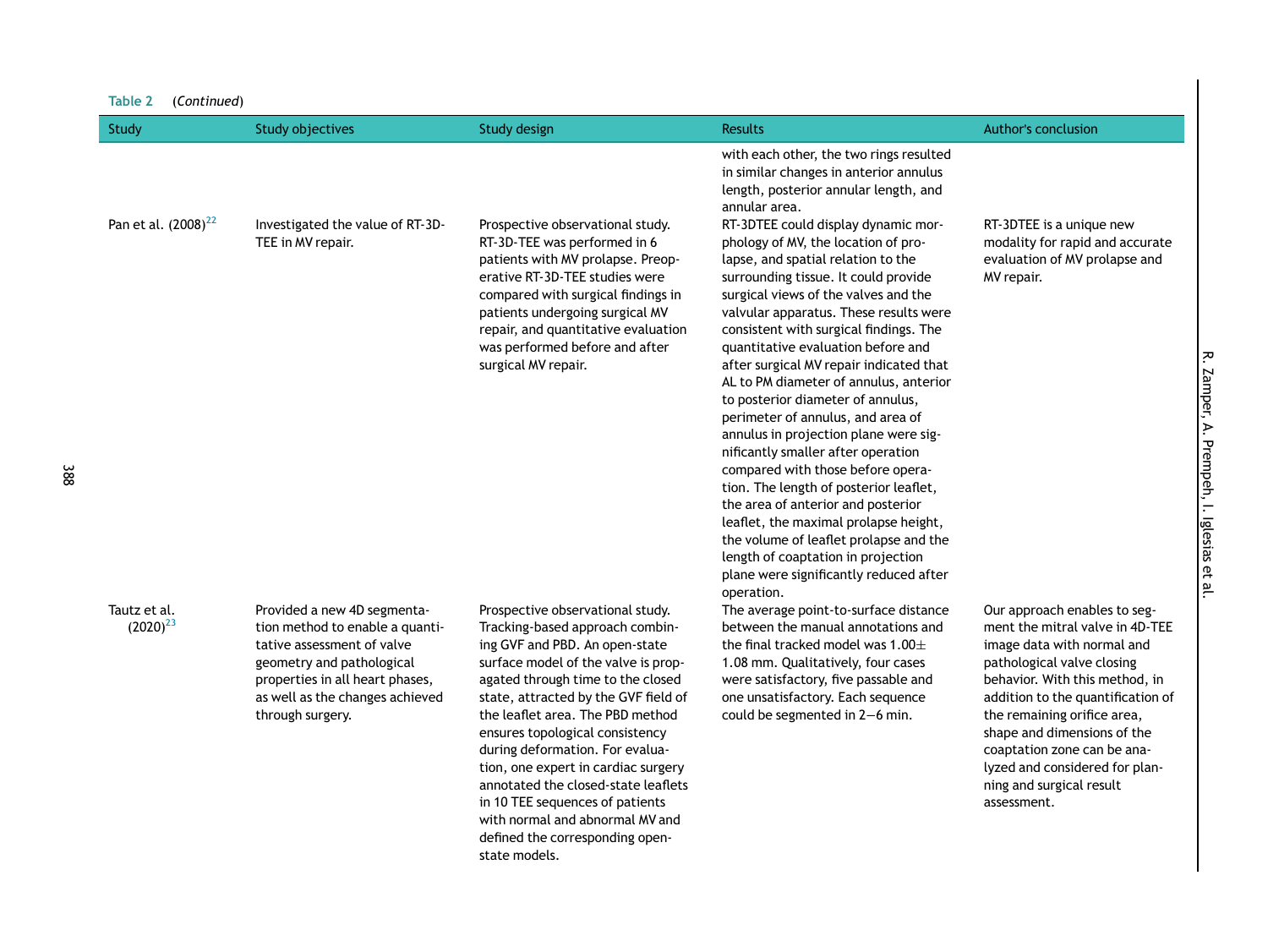| <b>Study</b>                     | <b>Study objectives</b>                                                                                                                                                                                                                                                | Study design                                                                                                                                                                                                                                                                                                                                                                                                                                                                                                                                                                                               | <b>Results</b>                                                                                                                                                                                                                                                                                                                                                                                                                                                                                                                  | <b>Author's conclusion</b>                                                                                                                                                                                                                                                                                                                                                            |
|----------------------------------|------------------------------------------------------------------------------------------------------------------------------------------------------------------------------------------------------------------------------------------------------------------------|------------------------------------------------------------------------------------------------------------------------------------------------------------------------------------------------------------------------------------------------------------------------------------------------------------------------------------------------------------------------------------------------------------------------------------------------------------------------------------------------------------------------------------------------------------------------------------------------------------|---------------------------------------------------------------------------------------------------------------------------------------------------------------------------------------------------------------------------------------------------------------------------------------------------------------------------------------------------------------------------------------------------------------------------------------------------------------------------------------------------------------------------------|---------------------------------------------------------------------------------------------------------------------------------------------------------------------------------------------------------------------------------------------------------------------------------------------------------------------------------------------------------------------------------------|
| Veronesi et al.<br>$(2012)^{31}$ | Characterized MAC in 3D space<br>before and after MV repair and<br>to identify the untoward effects<br>of annuloplasty rings on MAC<br>compared with normal valvular<br>function.                                                                                      | Prospective observational study.<br>RT-3D-TEE was performed on 28<br>consecutive patients with degener-<br>ative MV disease and severe MR<br>before and after MV repair and in<br>25 age-matched control subjects.<br>Custom software was used to semi-<br>automatically identify the mitral<br>and aortic annuli throughout the<br>cardiac cycle and to measure<br>parameters describing valvular<br>dynamics.                                                                                                                                                                                            | Patients with MR before MV repair<br>were characterized by altered mor-<br>phology and function of the MV but<br>preserved MAC because of the main-<br>tained ability of the MA to change size<br>and position. MV repair together with<br>annuloplasty ring implantation forced<br>the MA to be smaller and less pulsa-<br>tile, with decreased displacement<br>ability compared with normal mitral<br>annuli. Because of this alteration in<br>MAC, the "unaffected" aortic annulus<br>became less pulsatile and less mobile. | This study shows unwanted and<br>unexpected changes in aortic<br>annular function secondary to<br>MV repair with an annuloplasty<br>ring due to altered MAC mecha-<br>nisms. These changes may alter<br>the dynamic mechanism of the<br>aortic root that facilitates<br>blood ejection, so MAC should<br>be considered and evaluated<br>from diagnosis to treatment in<br>MV disease. |
| Wang et al.<br>$(2011)^{13}$     | Delineated the utility of intrao-<br>perative TEE in robotic MV<br>repair.                                                                                                                                                                                             | Prospective observational study.<br>Intraoperative TEE was performed<br>in 22 consecutive patients under-<br>going robotic MV repair for severe<br>degenerative MR over a period of<br>2 years. Before CPB, TEE was used<br>to define the lesions of degenera-<br>tive MR and the localization of the<br>prolapsed leaflets, and to evaluate<br>the severity of MR. During estab-<br>lishment of peripheral CPB, TEE<br>was used to guide placement of the<br>cannula in the IVC, SVC, and AAO.<br>After weaning from CPB, TEE was<br>used to assess immediately the<br>competency of the surgical repair. | Agreement between TEE and surgical<br>findings was 92.3% for the lesions of<br>degenerative MR, and 98.5% for the<br>localization of the prolapsed leaflets.<br>Under TEE guidance, all the cannulas<br>in the SVC, IVC, and AAO were placed<br>correctly. TEE demonstrated all the<br>patients had successful robotic MV<br>repairs.                                                                                                                                                                                           | Intraoperative TEE is a valuable<br>adjunct in the assessment of<br>robotic MV repair.                                                                                                                                                                                                                                                                                                |
| Ender et al.<br>$(2010)^{54}$    | Evaluated an echocardiographic<br>method to visualize the course<br>and flow of the circumflex<br>artery, to detect iatrogenic<br>injury to this structure intrao-<br>peratively, as well as to predict<br>the coronary dominance pat-<br>tern in MV surgery patients. | Prospective study.<br>110 patients undergoing minimal<br>invasive MV repair. Intraoperative<br>TEE was used to visualize the cir-<br>cumflex artery using a combination<br>of B-mode imaging and color Dopp-<br>ler with different Nyquist limits.<br>The course of the circumflex artery<br>and the coronary sinus and their<br>corresponding diameters were<br>documented at the proximal and<br>distal ends of both vessels.                                                                                                                                                                            | The course of the circumflex artery<br>could be detected proximally in 109<br>patients (99%), to the point of inter-<br>section with the coronary sinus in 99<br>patients (90%), and distal to this inter-<br>section in 95 patients (86%). Three<br>patients had evidence of iatrogenic<br>aliasing (circumflex stenosis) or "no<br>flow" (circumflex occlusion) on TEE<br>examination after repair and there-<br>fore underwent surgical or percutane-<br>ous correction.                                                     | The early recognition of iatro-<br>genic injury of the circumflex<br>artery is feasible with intrao-<br>perative TEE examination and<br>may lead to treatment before<br>extensive myocardial infarction<br>occurs.                                                                                                                                                                    |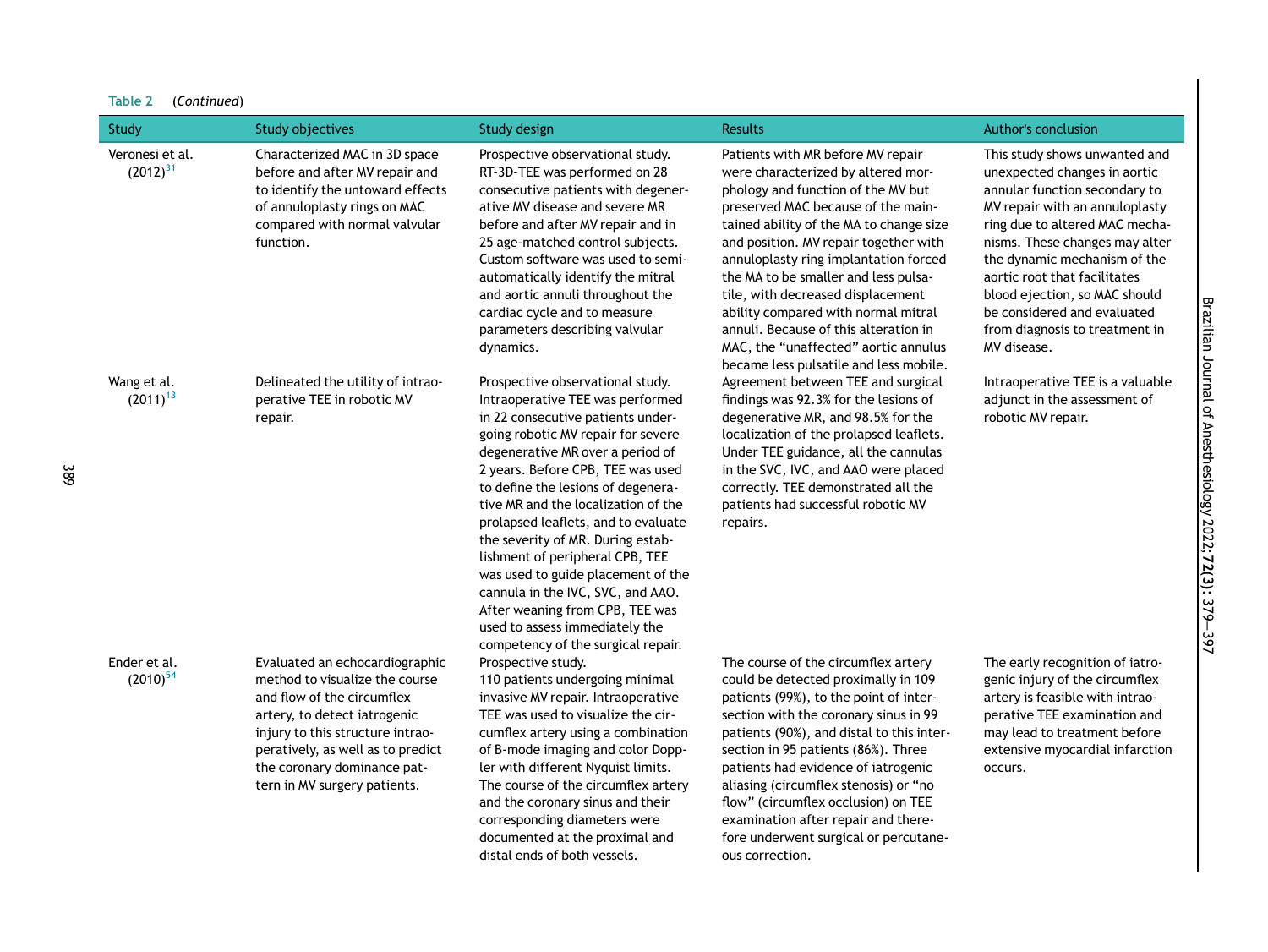| Table 2<br>(Continued)          |                                                                                                                                                                                                                                            |                                                                                                                                                                                                                                                                                                                                                                                                                                                                                                                                                                                |                                                                                                                                                                                                                                                                                                                                                                                                                                                                                                                         |                                                                                                                                                                                                                                                                                                                                                                                                                            |
|---------------------------------|--------------------------------------------------------------------------------------------------------------------------------------------------------------------------------------------------------------------------------------------|--------------------------------------------------------------------------------------------------------------------------------------------------------------------------------------------------------------------------------------------------------------------------------------------------------------------------------------------------------------------------------------------------------------------------------------------------------------------------------------------------------------------------------------------------------------------------------|-------------------------------------------------------------------------------------------------------------------------------------------------------------------------------------------------------------------------------------------------------------------------------------------------------------------------------------------------------------------------------------------------------------------------------------------------------------------------------------------------------------------------|----------------------------------------------------------------------------------------------------------------------------------------------------------------------------------------------------------------------------------------------------------------------------------------------------------------------------------------------------------------------------------------------------------------------------|
| Study                           | <b>Study objectives</b>                                                                                                                                                                                                                    | <b>Study design</b>                                                                                                                                                                                                                                                                                                                                                                                                                                                                                                                                                            | <b>Results</b>                                                                                                                                                                                                                                                                                                                                                                                                                                                                                                          | Author's conclusion                                                                                                                                                                                                                                                                                                                                                                                                        |
| Grapsa et al.<br>$(2015)^{39}$  | Assessed the papillary muscle<br>strain as a contributor to recur-<br>rent MR after MV repair for FED.                                                                                                                                     | Preoperative angiographic data<br>were used to determine the coro-<br>nary dominance type.<br>Prospective study.<br>64 patients with isolated posterior<br>MV prolapse and severe MR<br>referred for surgery. 2D, 3D-TEE<br>and speckle tracking were per-<br>formed in all patients. The longitu-<br>dinal strain of the AL and PM<br>papillary muscles were individually<br>calculated as well as the global<br>longitudinal strain of both papillary<br>muscles was measured before and<br>after mitral repair and normalized<br>to left ventricle end-diastolic<br>volume. | Eight patients (12.5%) had at least<br>moderate MR 6 months after mitral<br>repair. The longitudinal strain of the<br>AL and the PM papillary muscles as<br>well as the global strain of both papil-<br>lary muscles were all reduced after<br>surgical repair. The longitudinal strain<br>of the PM papillary muscle was the<br>strongest predictor of recurrent MR.<br>The global preoperative papillary<br>muscle strain was also a determinant<br>of recurrent MR when the global strain<br>was greater than 29.05. | Patients with isolated posterior<br>mitral leaflet prolapse are less<br>likely having any residual MR<br>post repair when the global<br>papillary muscle strain of both<br>papillary muscles is close or<br>equal to zero. Strain of the pap-<br>illary muscles may be an impor-<br>tant determinant in predicting<br>residual MR in patients who<br>undergo mitral valve repair.                                          |
| Guo et al. (2018) <sup>52</sup> | Evaluated the utility of 2D and<br>3D-TEE to assess MV coaptation<br>before and after MV repair.                                                                                                                                           | Prospective study.<br>48 patients undergoing MV repair<br>for MR were studied. Assessed the<br>utility of 2D and 3D-TEE to assess<br>MV coaptation before and after MV<br>repair. Complete conventional 2D<br>and 3D-TEE studies were per-<br>formed, and the degree of the MV<br>coaptation defect before and after<br>surgery was assessed by measuring<br>the MV CL and CLI with 2D TEE, and<br>the CA and CAI with 3D-TEE.                                                                                                                                                 | Compared with preoperatively, post-<br>operative CL, CLI, CA, and CAI were<br>significantly increased. Correlation<br>analysis revealed that the CLI and CAI<br>had a significant negative correlation<br>with the degree of MR. Furthermore,<br>correlation analysis revealed that the<br>CLI was significantly correlated with<br>the CAI both preoperatively and<br>postoperatively.                                                                                                                                 | The coaptation variables<br>increased significantly in<br>patients undergoing MV repair.<br>The CLI and CAI significantly<br>correlated with MR severity.<br>The CL and CLI determined with<br>2D TEE are more feasible than<br>the CA and CAI determined with<br>3D-TEE. Both 2D and 3D varia-<br>bles may complement each<br>other for aiding MV repair. 2D<br>CLI is an alternative to 3D CAI<br>due to its simplicity. |
| Kang et al.<br>$(2013)^{44}$    | Hypothesized that MVA with<br>echocardiography, using 3D-<br>PLAN technique (measured at<br>one point at maximal opening of<br>MV) versus PHT (measured dur-<br>ing entire diastolic phase) in MV<br>repair surgery would be<br>different. | Retrospective study.<br>26 patients who had undergone MV<br>repair were retrospectively<br>reviewed, and two different<br>observers measured the MVAs using<br>PHT and 3D-PLAN technique. The<br>MVAs derived from recorded medi-<br>cal data, using PHT and 3D-PLAN<br>technique were abbreviated to<br>MVA-PHT1 and MVA-3D1, and data<br>from the PHT and 3D-PLAN                                                                                                                                                                                                            | Intraclass correlation coefficients<br>were 0.90 for the intra-operative PHT<br>technique and 0.78 for the intra-oper-<br>ative 3D-PLAN technique. MVA-3D1,<br>MVA-3D2 and MVA-3D3 were signifi-<br>cantly larger than MVA-TTE, but intra-<br>operative MVAs-PHT were not.                                                                                                                                                                                                                                              | MVA measured by 3D-PLAN<br>technique with TEE at the intra-<br>operative post-MV repair period<br>was seemed to be larger than<br>that measured by the PHT tech-<br>nique with TTE at the post-<br>operative period. However, it<br>did not mean that the 3D-PLAN<br>technique was inaccurate but<br>needs cautions at                                                                                                     |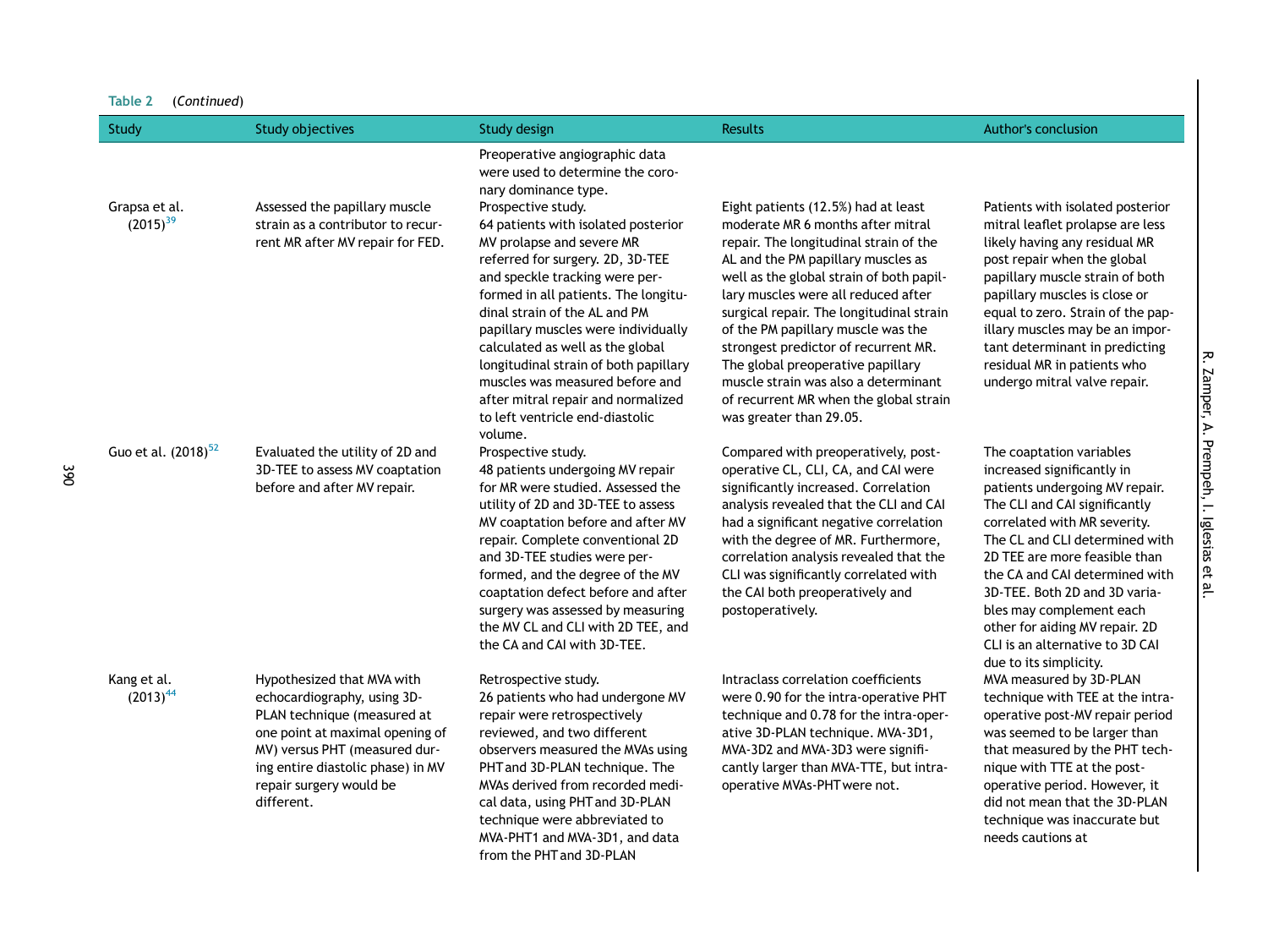|  | Table 2 | (Continued) |
|--|---------|-------------|
|--|---------|-------------|

| Study                            | <b>Study objectives</b>                                                                                                                                                                                                                                                                    | Study design                                                                                                                                                                                                                                                                                                                                                                                                                                                                                                   | <b>Results</b>                                                                                                                                                                                                                                                                                                                                                    | <b>Author's conclusion</b>                                                                                                                                                                                                                                                |
|----------------------------------|--------------------------------------------------------------------------------------------------------------------------------------------------------------------------------------------------------------------------------------------------------------------------------------------|----------------------------------------------------------------------------------------------------------------------------------------------------------------------------------------------------------------------------------------------------------------------------------------------------------------------------------------------------------------------------------------------------------------------------------------------------------------------------------------------------------------|-------------------------------------------------------------------------------------------------------------------------------------------------------------------------------------------------------------------------------------------------------------------------------------------------------------------------------------------------------------------|---------------------------------------------------------------------------------------------------------------------------------------------------------------------------------------------------------------------------------------------------------------------------|
|                                  |                                                                                                                                                                                                                                                                                            | techniques by observer A and<br>observer B were determined as<br>MVA-PHT2 and MVA-3D2, and MVA-<br>PHT3 and MVA-3D3, respectively.<br>The MVA derived by post-operative<br>TTE using the PHT technique was<br>determined as MVA-TTE.                                                                                                                                                                                                                                                                           |                                                                                                                                                                                                                                                                                                                                                                   | determination of MVA using dif-<br>ferent techniques.                                                                                                                                                                                                                     |
| Karamnov et al.<br>$(2020)^{45}$ | <b>Compared repaired MVAs</b><br>obtained with commonly used<br>2D and 3D echocardiographic<br>methods to a 3DOA, which is a<br>novel echocardiographic mea-<br>surement and independent of<br>geometric assumptions                                                                       | Retrospective study.<br>Intraoperative 2D and 3D TEE<br>images from 20 patients who<br>underwent MV repair for MR<br>obtained immediately after repair<br>were retrospectively reviewed.<br>MVAs obtained by PHT, 2D-PLAN,<br>and 3D-PLAN were compared to<br>those derived by 3DOA.                                                                                                                                                                                                                           | MVAs obtained by the 3DOA method<br>were significantly smaller compared<br>to those obtained by PHT, 2DP, and<br>3DP. In addition, MVA defined as an<br>area $\leq$ 1.5 cm <sup>2</sup> was identified by 3DOA<br>in 2 patients and by 3DP in 1 patient.                                                                                                          | Post-MV repair, MVAs obtained<br>using the novel 3DOA method<br>were significantly smaller than<br>those obtained by conventional<br>echocardiographic methods and<br>may be consistent with a higher<br>incidence of MVA reduction<br>when compared to 2D<br>techniques. |
| Maslow et al.<br>$(2011)^{40}$   | 3 different methods to measure<br>MVA after MV repair were stud-<br>ied. Data obtained immediately<br>after repair were compared<br>with postoperative data. The<br>objective was to determine the<br>feasibility and correlation<br>between intraoperative and<br>postoperative MVA data. | Prospective study.<br>25 patients scheduled for MV repair<br>surgery. Echocardiographic data<br>included MVAs obtained using the<br>PHT, 2D-PLAN, and the CE. These<br>data were obtained immediately<br>after CPB and were compared with<br>data obtained before hospital dis-<br>charge (transthoracic echocardio-<br>gram 1) and 6 to 12-months after<br>surgery (transthoracic echocardio-<br>gram 2). Intraoperative care was<br>guided by hemodynamic goals<br>designed to optimize cardiac<br>function. | The data show good agreement and<br>correlation between MVA obtained<br>with PHT and 2D-PLAN within and<br>between each time period. MVA data<br>obtained with the CE in the postopera-<br>tive period were lower than and did<br>not correlate or agree as well with<br>other MVA data.                                                                          | The MVA recorded immediately<br>after valve repair, using PHT,<br>correlated and agreed with MVA<br>data obtained in the postopera-<br>tive period.                                                                                                                       |
| Riegel et al.<br>$(2011)^{43}$   | Hypothesized that intraopera-<br>tive echocardiography can be<br>utilized to diagnose iatrogenic<br>MS immediately after MV repair.                                                                                                                                                        | Retrospective study.<br>Data of 552 consecutive patients<br>undergoing MV repair at a single<br>institution were reviewed. Post-<br>CPB peak and mean TMPG, and PHT<br>were obtained from intraoperative<br>TEE examinations in each patient.                                                                                                                                                                                                                                                                  | Nine patients received a reoperation<br>for primary MS, prior to hospital dis-<br>charge. All of these patients already<br>showed intraoperative post-CPB mean<br>and peak TMPGs that were signifi-<br>cantly higher compared to values for<br>those who did not However, PHT var-<br>ied considerably within the entire<br>population, and only weakly predicted | Intraoperative TEE diagnosis of<br>a peak TMPG 17 mmHg or mean<br>TMPG 7 mmHg immediately fol-<br>lowing CPB are suggestive of<br>clinically relevant MS after MV<br>repair.                                                                                              |

the requirement for reoperation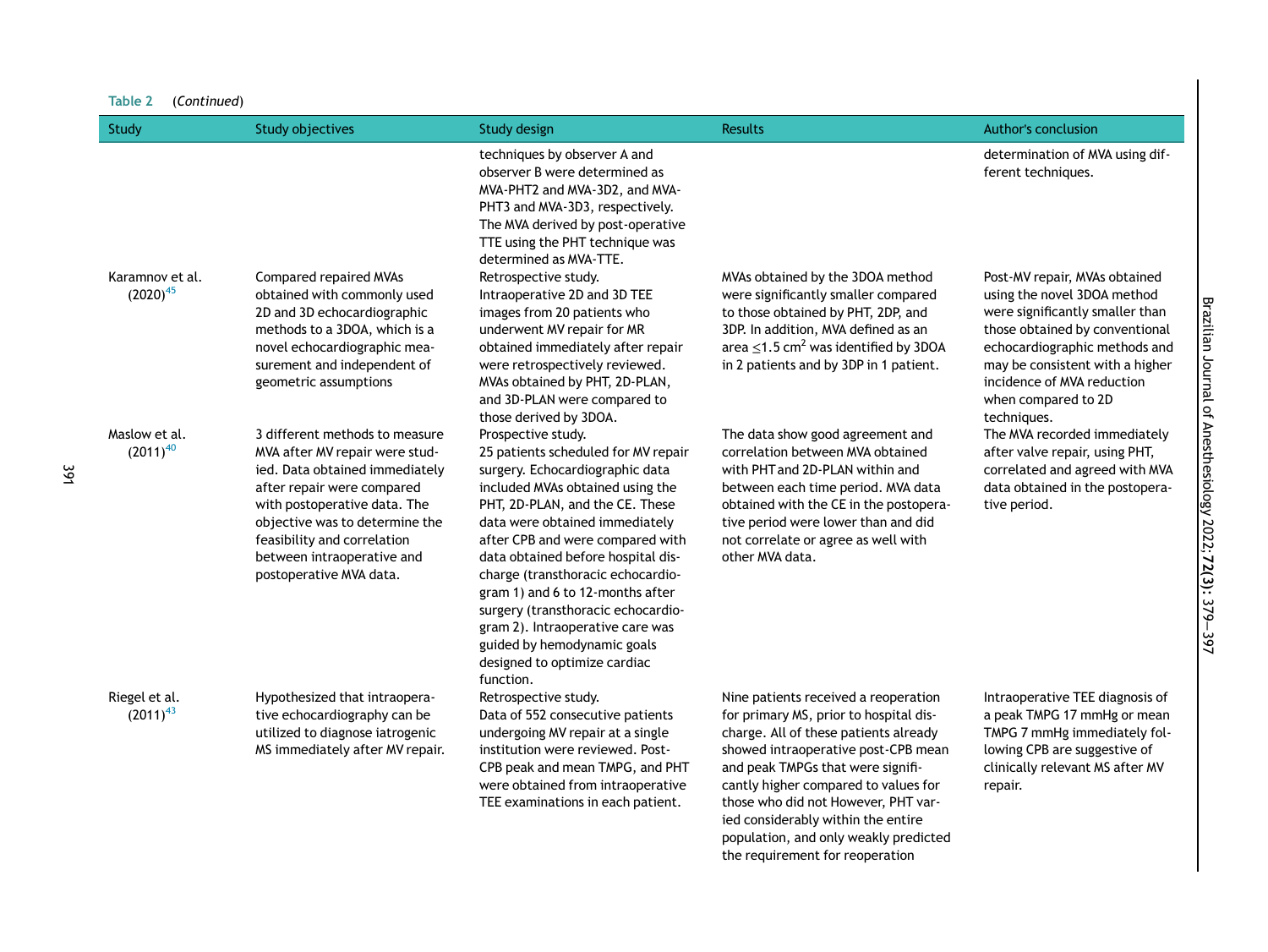| Study                                           | <b>Study objectives</b>                                                                                                                                                                            | <b>Study design</b>                                                                                                                                                                                                                                                                                                                                                                        | <b>Results</b>                                                                                                                                                                                                                                                                                                                                                                                                                                                                                                                                                                                                                                                                                                                                                                                                                                                                                                               | Author's conclusion                                                                                                                                                                                                                                                                                                                                        |
|-------------------------------------------------|----------------------------------------------------------------------------------------------------------------------------------------------------------------------------------------------------|--------------------------------------------------------------------------------------------------------------------------------------------------------------------------------------------------------------------------------------------------------------------------------------------------------------------------------------------------------------------------------------------|------------------------------------------------------------------------------------------------------------------------------------------------------------------------------------------------------------------------------------------------------------------------------------------------------------------------------------------------------------------------------------------------------------------------------------------------------------------------------------------------------------------------------------------------------------------------------------------------------------------------------------------------------------------------------------------------------------------------------------------------------------------------------------------------------------------------------------------------------------------------------------------------------------------------------|------------------------------------------------------------------------------------------------------------------------------------------------------------------------------------------------------------------------------------------------------------------------------------------------------------------------------------------------------------|
| Vernick et al.<br>$(2013)^{42}$                 | Evaluated the accuracy of<br>Doppler-derived transmitral<br>valve gradients immediately<br>after MV repair by comparing<br>them with near simultaneously<br>obtained direct catheter<br>gradients. | Prospective study.<br>20 patients presenting for MV<br>repair surgery. After completion of<br>the MV repair and subsequent car-<br>diac de-airing, the patient was<br>weaned from CPB. Immediately<br>after separation, near simulta-<br>neous transmitral Doppler gra-<br>dients were obtained with directly<br>measured catheter gradients via<br>the vent catheter.                     | Receiver operating characteristic<br>curves showed strong discriminating<br>ability for mean gradients and peak<br>gradients, but poor performance for<br>PHT. A value of 7 mmHg for mean, and<br>17 mmHg for peak TMPG, best sepa-<br>rated patients who required reopera-<br>tion for MS from those who did not.<br>While the mean peak gradient differ-<br>ence of 1.1 mmHg was small, the cor-<br>relation between Doppler and<br>catheter gradient measurements only<br>approached statistical significance<br>due to the large variance associated<br>with the small sample size. In all<br>patients with a peak gradient greater<br>than 10 mmHg (4 of the 20 patients),<br>overestimation of catheter gradients<br>by Doppler occurred, with two show-<br>ing a 62% to 73% discrepancy. In these<br>two cases, there was also evidence for<br>elevated LVEDP along with high trans-<br>mitral blood flow velocities. | Doppler-derived transmitral<br>gradients provide a simple,<br>safe, and reliable measure of<br>the true physiologic transmitral<br>valve gradient. At the same<br>time, it is important to recog-<br>nize that significant Doppler<br>over-estimation of catheter<br>gradients may occur in patients<br>with elevated Doppler transmi-<br>tral velocities. |
| Mabrouk-Zerguini<br>et al. (2008) <sup>53</sup> | Tested the hypothesis where<br>the Tei-index could be useful in<br>assessing the perioperative car-<br>diac function in patients under-<br>going MV repair.                                        | Prospective study.<br>25 patients were enrolled. TEE was<br>performed perioperatively before<br>and after the correction of MR. We<br>compared the impact of the MV<br>repair on the left ventricular FAC<br>and the Tei-index. FAC was calcu-<br>lated from the transgastric short-<br>axis view and Tei-index was deter-<br>mined from the four chambers and<br>deep transgastric views. | FAC significantly decreased after MVR<br>from 53% to 42%, while Tei index was<br>unaffected. A significant relationship<br>was found between the preoperative<br>Tei index and the postoperative FAC.<br>Moreover, a significant and clinically<br>relevant relationship was determined<br>between the predicted (using preop-<br>erative Tei-index) and the measured<br>postoperative FAC.                                                                                                                                                                                                                                                                                                                                                                                                                                                                                                                                  | FAC but not the Tei index is<br>influenced by MVR. The preop-<br>erative determination of the Tei<br>index allows predicting postop-<br>erative FAC and offers the<br>opportunity to identify patients<br>in whom a severe unsuspected<br>systolic dysfunction could ren-<br>der difficult the weaning from<br>CPB.                                        |
| Manabe et al.<br>$(2012)^{32}$                  | Investigated SAM of the MV<br>mechanism by analysing the<br>change in MV morphology asso-<br>ciated with operative<br>procedures.                                                                  | Retrospective study.<br>Components of MV were measured<br>before and after operative proce-<br>dures by TEE in 179 patients who<br>underwent MV repair. Comparisons<br>were made between 15 patients<br>with SAM (SAM group) and 164                                                                                                                                                       | Operative procedures shifted the<br>coaptation point towards the LVOT by<br>6.9 mm and increased the extra por-<br>tion of anterior leaflet that extended<br>beyond the coaptation point by<br>5.4 mm. These changes were<br>enhanced in the SAM group.                                                                                                                                                                                                                                                                                                                                                                                                                                                                                                                                                                                                                                                                      | The results of this study show<br>that operative procedures<br>might modify the morphology of<br>MV susceptible to developing<br>SAM. Postoperative smaller<br>annular diameter and anterior<br>shift of coaptation point were                                                                                                                             |

392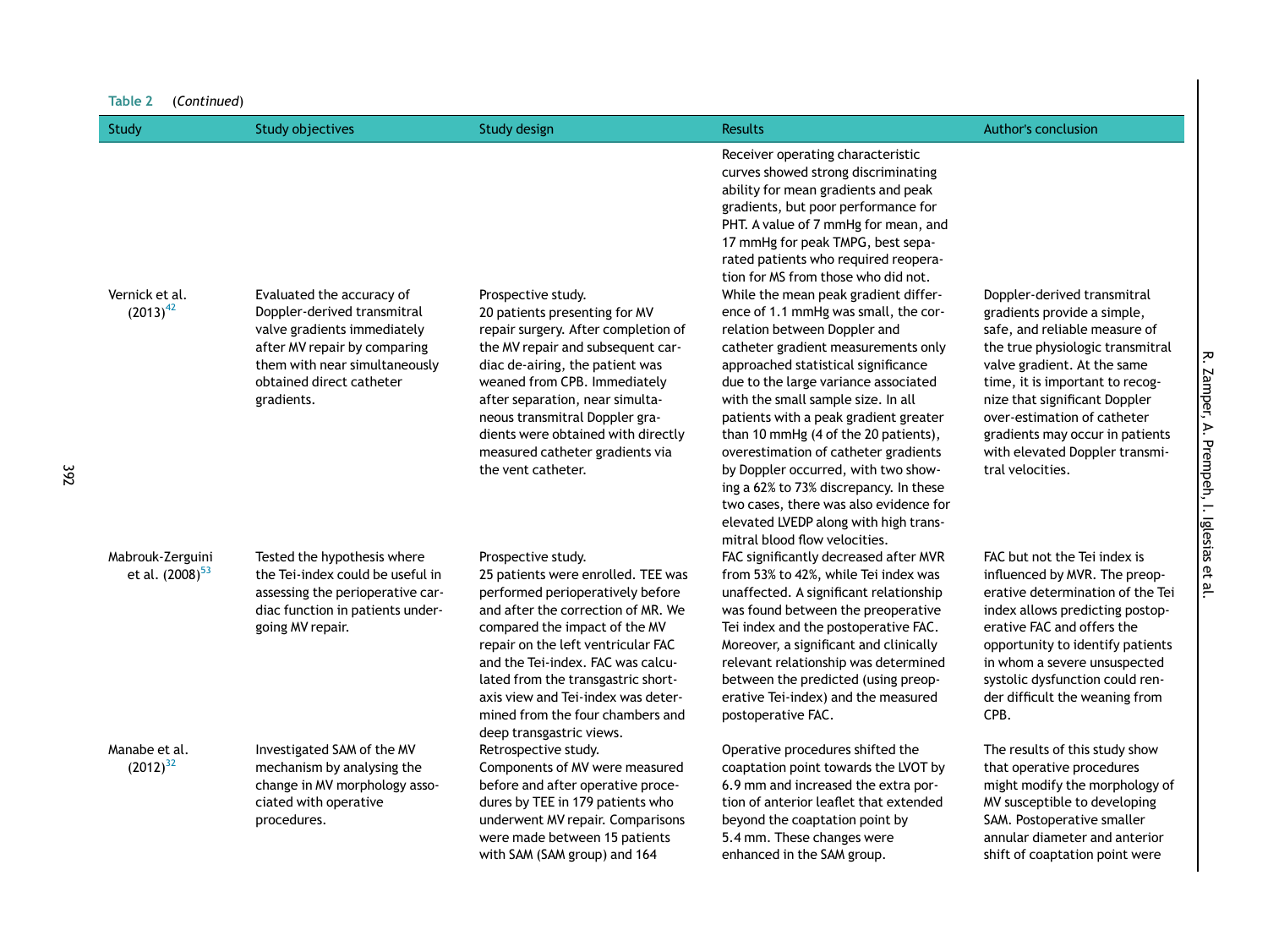| Table 2<br>(Continued)           |                                                                                                                                                                                                   |                                                                                                                                                                                                                                                                                                                                                                                                                                                                                                    |                                                                                                                                                                                                                                                                                                                                                                                                                                                                                                                                                                                                                                                |                                                                                                                                                                                                                                                                                                                                                                                         |  |  |
|----------------------------------|---------------------------------------------------------------------------------------------------------------------------------------------------------------------------------------------------|----------------------------------------------------------------------------------------------------------------------------------------------------------------------------------------------------------------------------------------------------------------------------------------------------------------------------------------------------------------------------------------------------------------------------------------------------------------------------------------------------|------------------------------------------------------------------------------------------------------------------------------------------------------------------------------------------------------------------------------------------------------------------------------------------------------------------------------------------------------------------------------------------------------------------------------------------------------------------------------------------------------------------------------------------------------------------------------------------------------------------------------------------------|-----------------------------------------------------------------------------------------------------------------------------------------------------------------------------------------------------------------------------------------------------------------------------------------------------------------------------------------------------------------------------------------|--|--|
| Study                            | <b>Study objectives</b>                                                                                                                                                                           | Study design                                                                                                                                                                                                                                                                                                                                                                                                                                                                                       | <b>Results</b>                                                                                                                                                                                                                                                                                                                                                                                                                                                                                                                                                                                                                                 | Author's conclusion                                                                                                                                                                                                                                                                                                                                                                     |  |  |
|                                  |                                                                                                                                                                                                   | patients without SAM (non-SAM<br>group).                                                                                                                                                                                                                                                                                                                                                                                                                                                           | Intergroup comparison revealed that<br>there were no differences in the pre-<br>operative MV morphologies between<br>the two groups. After operative pro-<br>cedures, however, the SAM group<br>showed smaller annular diameter and<br>smaller coapted anterior/posterior<br>length ratio compared with the non-<br>SAM group.                                                                                                                                                                                                                                                                                                                 | considered to contribute to the<br>development of SAM.                                                                                                                                                                                                                                                                                                                                  |  |  |
| Rosendal et al.<br>$(2012)^{33}$ | RT-3D-TEE permits excellent<br>visualization of the LVOT and<br>might improve standard 2D<br>measurements. In this study,<br>LVOT area and shape were<br>assessed before and after MV<br>surgery. | Retrospective study.<br>35 patients undergoing MV repair<br>or replacement were compared<br>with 15 patients undergoing coro-<br>nary artery bypass grafting. LVOT<br>area was measured by planimetry.<br>Maximum possible methodologic<br>errors by assuming a circular LVOT<br>and an eccentricity index were cal-<br>culated. LVOT diameter in a mide-<br>sophageal long-axis view served to<br>calculate the error for the circular<br>LVOT determined in common intra-<br>operative practice. | Common intraoperative 2D measure-<br>ments underestimated actual LVOT<br>area by 21%. MV surgery led to a sig-<br>nificant reduction of LVOT area by 7%.<br>Although LVOT height remained<br>unchanged, width decreased, result-<br>ing in a more circular shape of the<br>LVOT. This effect was more pro-<br>nounced the smaller the size of the<br>implanted annuloplasty ring or pros-<br>thesis. Coronary artery bypass grafting<br>did not affect the LVOT. LVEF was sig-<br>nificantly correlated with LVOT eccen-<br>tricity. Impaired ventricular function<br>and higher end-systolic volumes were<br>associated with a rounder shape. | The eccentric LVOT shape leads<br>to a distinct underestimation of<br>its area with 2D measurements.<br>LVOT eccentricity is less distinct<br>in patients with low ejection<br>fractions and higher end-sys-<br>tolic volumes. LVOT width is<br>decreased through annuloplasty<br>rings and prostheses, and the<br>smaller the implanted device,<br>the more profound the<br>reduction. |  |  |
| Vergnat et al.<br>$(2011)^{29}$  | Hypothesized that saddle-<br>shaped annuloplasty would<br>improve leaflet coaptation in<br>cases of MV repair for flail pos-<br>terior leaflet segments.                                          | Prospective study.<br>16 with flail posterior segment and<br>severe MR had MV repair using<br>standard techniques. 8 patients<br>received saddle-shaped annulo-<br>plasty and 8 patients received flat<br>annuloplasty. RT-3D-TEE was per-<br>formed before and after repair.<br>Images were analyzed using custom<br>software to calculate MAA, SLD,<br>CW, TLA, and LCA.                                                                                                                         | Post-repair MAA and TLA were similar<br>in both groups. Post-repair LCA was<br>significantly greater in the saddle<br>group than in the flat group.                                                                                                                                                                                                                                                                                                                                                                                                                                                                                            | When compared with flat annu-<br>loplasty, saddle-shaped annulo-<br>plasty improves LCA after MV<br>repair for severe MR secondary<br>to flail posterior leaflet seg-<br>ment. Use of saddle-shaped<br>annuloplasty devices may<br>increase repair durability.                                                                                                                          |  |  |
| Vergnat et al.<br>$(2012)^{28}$  | Used RT-3D-TEE to assess the<br>influence of the ring shape on<br>leaflet curvature in patients<br>with IMR.                                                                                      | Prospective study.<br>RT-3D-TEE was performed in 21<br>patients with IMR after placement<br>of either a flat or saddle shaped<br>annuloplasty ring. A combination                                                                                                                                                                                                                                                                                                                                  | Independently of the shape of the<br>annuloplasty ring, all patients were<br>subject to the same degree of annular<br>undersizing. Patients who received<br>saddle-shaped annuloplasty rings had                                                                                                                                                                                                                                                                                                                                                                                                                                               | Saddle-shaped annuloplasty<br>rings increase leaflet curvature<br>compared with flat rings in<br>patients with IMR. As a result,<br>saddle-shaped annuloplasty                                                                                                                                                                                                                          |  |  |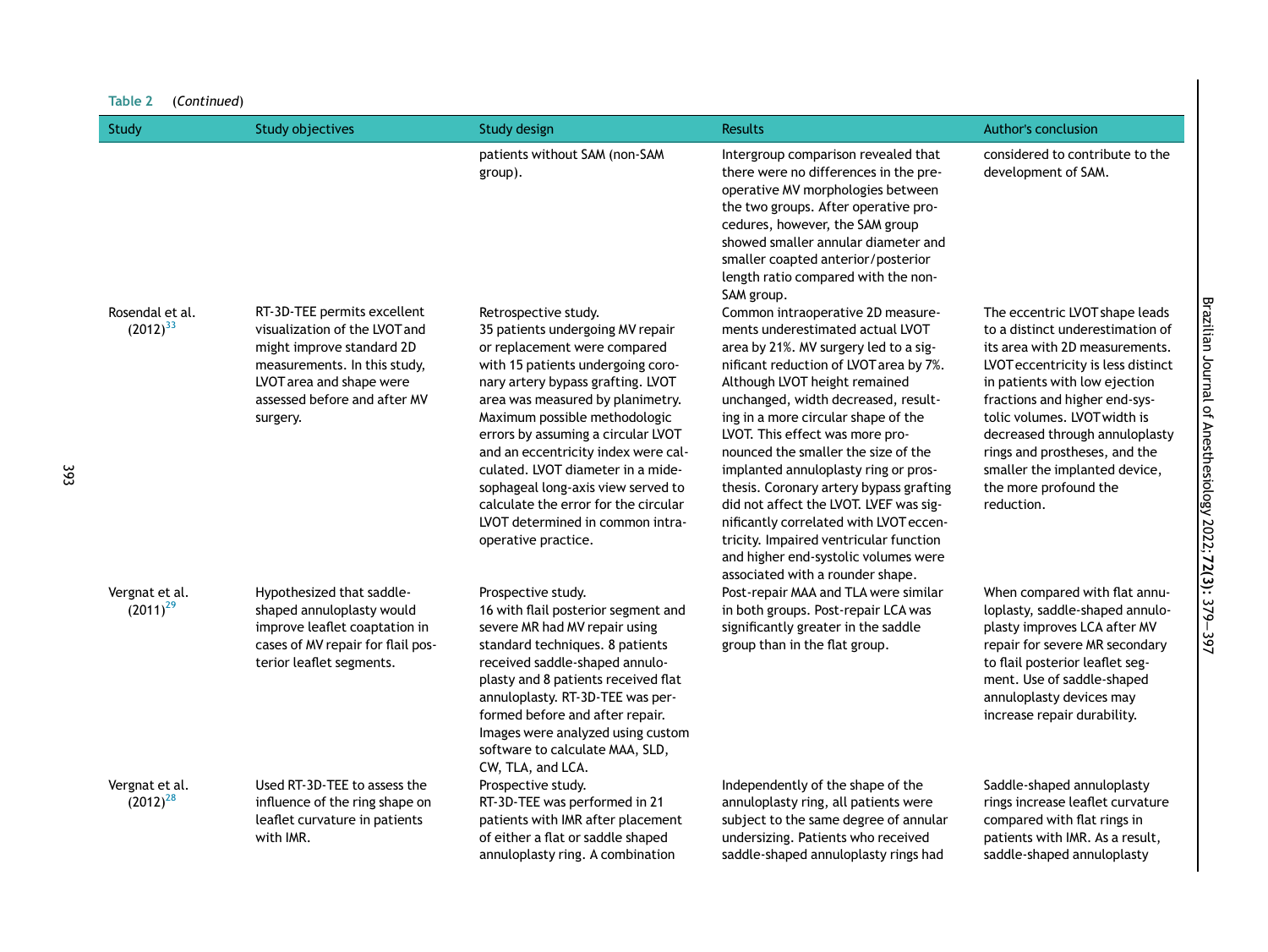| Study                           | <b>Study objectives</b>                                                         | Study design                                                                                                                                                                                                                                                                                                                                                                                    | <b>Results</b>                                                                                                                                                                                                                                                                                                                                                                                                         | Author's conclusion                                                                                                                                                                  |
|---------------------------------|---------------------------------------------------------------------------------|-------------------------------------------------------------------------------------------------------------------------------------------------------------------------------------------------------------------------------------------------------------------------------------------------------------------------------------------------------------------------------------------------|------------------------------------------------------------------------------------------------------------------------------------------------------------------------------------------------------------------------------------------------------------------------------------------------------------------------------------------------------------------------------------------------------------------------|--------------------------------------------------------------------------------------------------------------------------------------------------------------------------------------|
|                                 |                                                                                 | of commercially available and cus-<br>tomized software was used to mea-<br>sure multiple leaflet curvature<br>parameters across all regions of<br>the MV.                                                                                                                                                                                                                                       | greater leaflet curvature in all six MV<br>leaflet regions compared with<br>patients who received flat annulo-<br>plasty rings. These differences were<br>statistically significant in all regions<br>except the P1 region.                                                                                                                                                                                            | may decrease leaflet stress and<br>potentially increases the dura-<br>bility of the repair in patients<br>with IMR.                                                                  |
| Wei et al. (2017) <sup>51</sup> | Investigated the association<br>between the CH of MV and MR<br>after MV repair. | Retrospective study with prospec-<br>tive follow-up. 20 patients that<br>underwent MV valvuloplasty for MR<br>were included. Ring annuloplasty<br>was performed in all cases. MVd,<br>CH, LVEF were measured by TEE<br>before the operation in operation<br>room and 3 months and 12 months<br>after the operation by the TEE. A<br>degree from 0 to 4 was used to<br>measure the degree of MR. | There were 14 patients with 0, 3<br>patients with 1, 3 patients with 2 of<br>MR 12 months after the operation. CH<br>increased significantly at 3 months<br>and 12 months after operation. MVd<br>and LVEF were not significantly<br>changed after MV repair. Furthermore,<br>CH after resuscitation have a statisti-<br>cally significant negative correlation<br>with the degree of MR 12 months after<br>operation. | The MV repair with MV ring<br>induces the morphologic change<br>of the MV structure. The<br>increase of CH after MV repair<br>may be one of the main factors<br>in regulation of MR. |

2D, Two-Dimensional; 3D, Three-Dimensional; MV, Mitral Valves; TEE, Transesophageal Echocardiography; MR, Mitral Regurgitation; MA, Mitral Annulus; MVA, Mitral Valve Area; MVD, Myxomatous Valve Disease; FED, Fibroelastic Deficiency; NPA, Non-Planarity Angle; CFD, Color-Flow Doppler; 2D-PLAN, 2D Planimetry; PHT, Pressure Half-Time; 3D-PLAN, 3D Planimetry; RT, Real-Time; 4D, 4-Dimensional; GVF, Gradient Vector Flow; PBD, Position-Based Dynamics; MAC, Mitral-Aortic Coupling; CPB, Cardiopulmonary Bypass; IVC, Inferior Vena Cava; SVC, Superior Vena Cava; AAO, Ascending Aorta; AL, Anterolateral; PM, Posteromedial; CL, Coaptation Length; CLI, Coaptation Length Index; CA, Coaptation Area; CAI, Coaptation Area Index; 3DOA, 3D Orifice Area; CE, Continuity Equation; MS, Mitral Stenosis; TMPG, Transmitral Pressure Gradients; FAC, Fractional Area Change; LVEDP, Left Ventricular End-Diastolic Pressure; SAM, Systolic Anterior Motion; LVOT, Left Ventricular Outflow Tract; MAA, Mitral Annular Area; SLD, Septolateral Dimension; CW, Intercommissural Width; TLA, Total Leaflet Area; LCA, Leaflet Coaptation Area; IMR, Ischemic Mitral Regurgitation; MVd, MV short-axis dimension; CH, Coaptation Height; LVEF Left Ventricular Ejection Fraction; TTE, Transthoracic Echocardiography.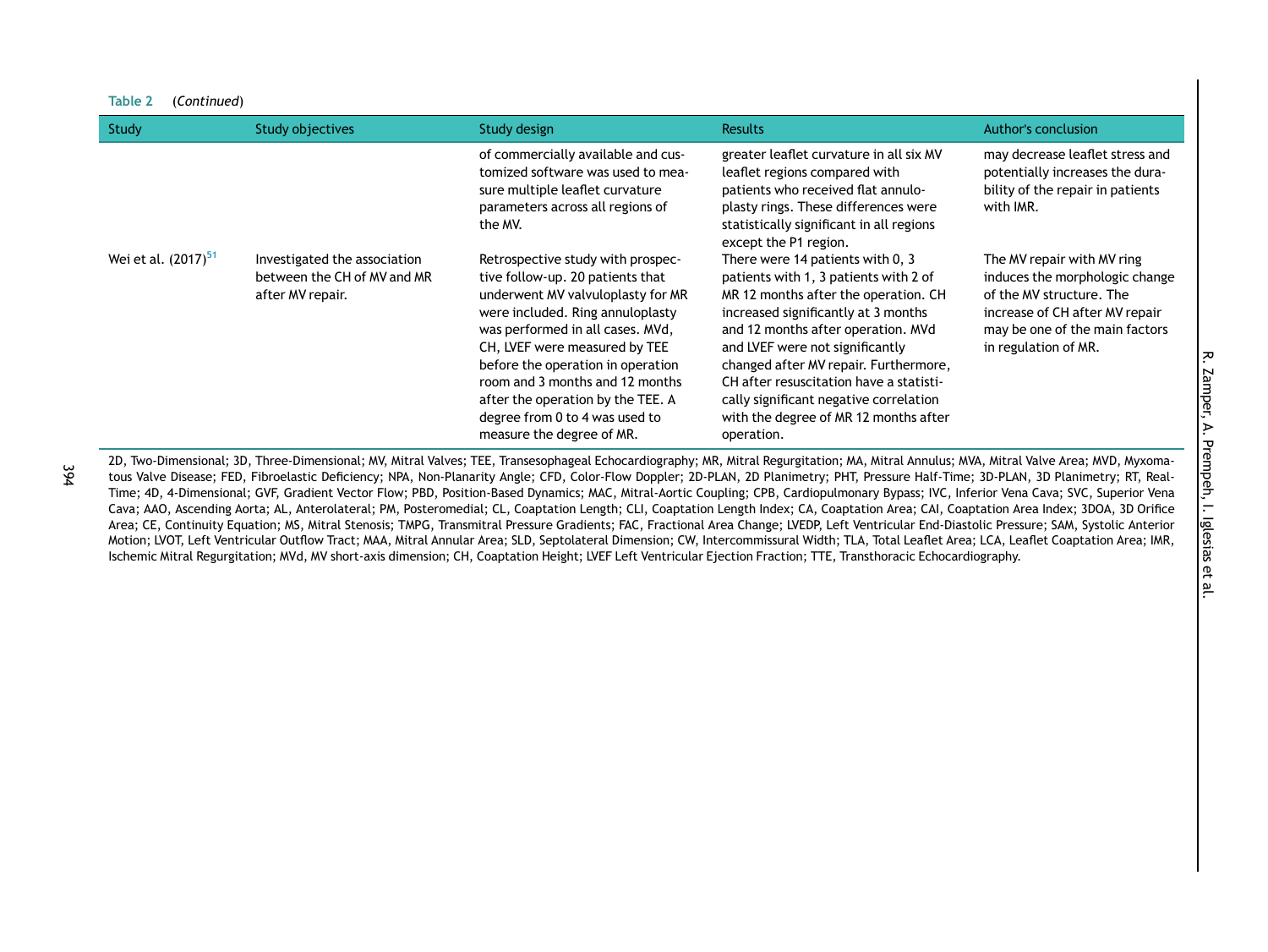<span id="page-16-0"></span>

Figure 2 Flowchart representing an intraoperative stepwise approach to assess the Mitral Valve (MV) immediately after repair. Transesophageal Echocardiography (TEE) is used to guide the separation from Cardiopulmonary Bypass (CPB) and assure that the heart has no residual air; after hemodynamic optimization, a systematic examination of the MV using 2D TEE is used to identify if there is any residual mechanism of Mitral Valve Regurgitation (MR), and if this is not present, Color Flow Doppler (CFD) will confirm if there is residual MR. Any MR less or equal to mild is acceptable and further interrogation with Continuous Wave Doppler (CWD) calculating the Mean Pressure Gradient (MPG) will exclude significant Mitral Valve Stenosis (MS) post-repair. Residual MV pathology, any residual MR greater than mild and high MPG should undergo an integrated approach by the surgeon to decide if the repair is acceptable or not. If not acceptable, CPB is resumed, and further repair or replacement is performed. Once the outcome is acceptable, a comprehensive TEE examination is performed, including assessment of biventricular function, new Left Ventricle (LV) Regional Wall Motion Abnormalities (RWMA), new or worsening Aortic Valve Insufficiency, Systolic Anterior Motion of the MV and measurement of the MV Coaptation Height (CH).

intermediate, and distal segments, helpful to diagnose decreasedfloworocclusion.<sup>[57](#page-18-24)</sup>

#### Limitations

Certain limitations can be appreciated in this study. Firstly, in chronological terms, our appraisal is limited to studies published from January 2008 until January 2021. However, most of the advanced technologies related to ultrasound and 3D-TEE were introduced to practice after 2008. Secondly, we did not find comparable studies and no data analysis was performed. A narrative description of the main findings was used as a feasible option. Thirdly, all studies included are observational in nature and ideally, adequately prospective randomized controlled trials are best suited to study outcomes with greater power of evidence. Finally, none of the studies included aimed to investigate the impact on the longterm outcomes, and no impact on duration of the repair or on patient's survival could be demonstrated.

# **Conclusion**

This systematic review appraised the recent literature on intraoperative TEE for MV repair performed immediately after CPB. Although technological advances have allowed the objective assessment of geometric and dynamic alterations of the MV, the impact of the use of these technologies on short- or long-term outcomes has not been studied yet, and further prospective randomized trials are necessary to address this point. Moreover, we found uncertainty and conflicting evidence on the ideal method and metrics to evaluate MV patency post-repair, and few isolated studies validating methods to assess coaptation surface and LV function post-repair.

# Conflicts of interest

The authors declare no conflicts of interest.

#### Acknowledgments

We would like to thank Brie-Anne Falchetto, Librarian, Library, University Hospital, London Health Science Centre, and Darren Hamilton, Clinical Librarian Specialist, Health Sciences Library, London Health Sciences Centre.

#### Supplementary materials

Supplementary material associated with this article can be found, in the online version, at [doi:10.1016/j.](https://doi.org/10.1016/j.bjane.2022.03.002) [bjane.2022.03.002](https://doi.org/10.1016/j.bjane.2022.03.002).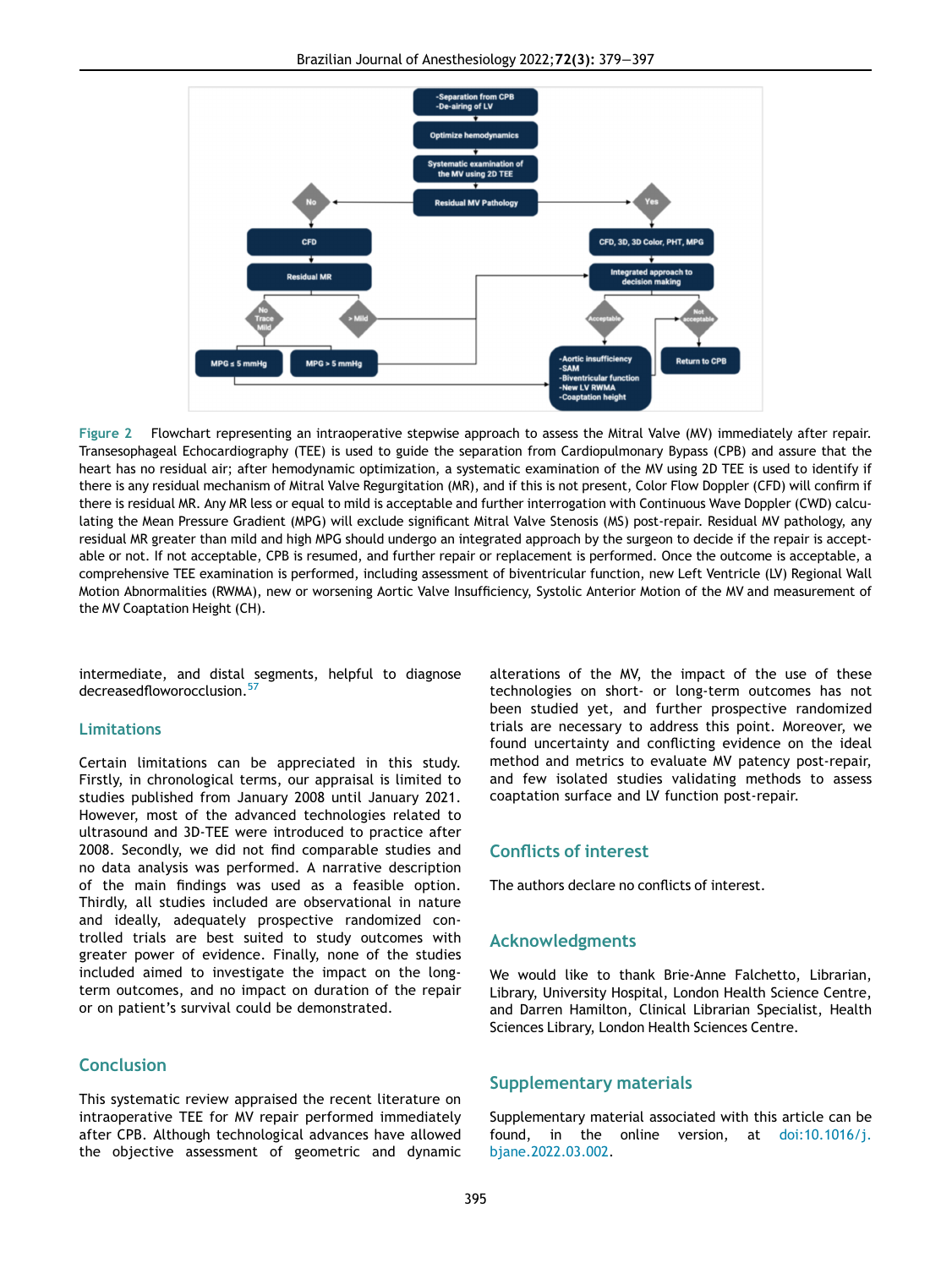# <span id="page-17-38"></span><span id="page-17-33"></span><span id="page-17-32"></span><span id="page-17-25"></span>References

- <span id="page-17-0"></span>1. Carroll, D., Weerakkody, Y. Carpentier classification of mitral valve regurgitation. Reference article, Radiopaedia.org. https://doi.org/10.53347/rID-63316.
- <span id="page-17-14"></span><span id="page-17-1"></span>2. [Enriquez-Sarano M, Akins CW, Vahanian A. Mitral regurgitation.](http://refhub.elsevier.com/S0104-0014(22)00031-8/sbref0002) [Lancet. 2009;373:1382](http://refhub.elsevier.com/S0104-0014(22)00031-8/sbref0002)−94.
- <span id="page-17-2"></span>3. [Prakash R, Horsfall M, Markwick A, et al. Prognostic impact of](http://refhub.elsevier.com/S0104-0014(22)00031-8/sbref0003) [moderate or severe mitral regurgitation \(MR\) irrespective of](http://refhub.elsevier.com/S0104-0014(22)00031-8/sbref0003) [concomitant comorbidities: a retrospective matched cohort](http://refhub.elsevier.com/S0104-0014(22)00031-8/sbref0003) [study. BMJ Open. 2014;4:e004984.](http://refhub.elsevier.com/S0104-0014(22)00031-8/sbref0003)
- <span id="page-17-3"></span>4. Gammie JS, Sheng S, Griffi[th BP, et al. Trends in mitral valve](http://refhub.elsevier.com/S0104-0014(22)00031-8/sbref0004) [surgery in the United States: results from the Society of Tho](http://refhub.elsevier.com/S0104-0014(22)00031-8/sbref0004)[racic Surgeons Adult Cardiac Surgery Database. Ann Thorac](http://refhub.elsevier.com/S0104-0014(22)00031-8/sbref0004) [Surg. 2009;87:1431](http://refhub.elsevier.com/S0104-0014(22)00031-8/sbref0004)−7. discussion 7-9.
- <span id="page-17-4"></span>5. [Shernan SK. Perioperative transesophageal echocardiographic](http://refhub.elsevier.com/S0104-0014(22)00031-8/sbref0005) [evaluation of the native mitral valve. Crit Care Med. 2007;35\(8](http://refhub.elsevier.com/S0104-0014(22)00031-8/sbref0005) [Suppl\):S372](http://refhub.elsevier.com/S0104-0014(22)00031-8/sbref0005)−83.
- <span id="page-17-15"></span><span id="page-17-5"></span>6. [Sidebotham DA, Allen SJ, Gerber IL, et al. Intraoperative trans](http://refhub.elsevier.com/S0104-0014(22)00031-8/sbref0006)[esophageal echocardiography for surgical repair of mitral regur](http://refhub.elsevier.com/S0104-0014(22)00031-8/sbref0006)[gitation. J Am Soc Echocardiogr. 2014;27:345](http://refhub.elsevier.com/S0104-0014(22)00031-8/sbref0006)−66.
- <span id="page-17-6"></span>7. [David TE, Ivanov J, Armstrong S, et al. A comparison of out](http://refhub.elsevier.com/S0104-0014(22)00031-8/sbref0007)[comes of mitral valve repair for degenerative disease with pos](http://refhub.elsevier.com/S0104-0014(22)00031-8/sbref0007)terior, anterior, and bileafl[et prolapse. J Thorac Cardiovasc](http://refhub.elsevier.com/S0104-0014(22)00031-8/sbref0007) [Surg. 2005;130:1242](http://refhub.elsevier.com/S0104-0014(22)00031-8/sbref0007)−9.
- <span id="page-17-42"></span>8. [Lorusso R, De Bonis M, De Cicco G, et al. Mitral insuf](http://refhub.elsevier.com/S0104-0014(22)00031-8/sbref0008)ficiency and [its different aetiologies: old and new insights for appropriate](http://refhub.elsevier.com/S0104-0014(22)00031-8/sbref0008) [surgical indications and treatment. J Cardiovasc Med \(Hagers](http://refhub.elsevier.com/S0104-0014(22)00031-8/sbref0008)[town\). 2007;8:108](http://refhub.elsevier.com/S0104-0014(22)00031-8/sbref0008)−13.
- <span id="page-17-41"></span>9. [Suri RM, Schaff HV, Dearani JA, et al. Survival advantage and](http://refhub.elsevier.com/S0104-0014(22)00031-8/sbref0009) [improved durability of mitral repair for lea](http://refhub.elsevier.com/S0104-0014(22)00031-8/sbref0009)flet prolapse subsets [in the current era. Ann Thorac Surg. 2006;82:819](http://refhub.elsevier.com/S0104-0014(22)00031-8/sbref0009)−26.
- <span id="page-17-16"></span><span id="page-17-7"></span>10. [Moher D, Liberati A, Tetzlaff J, et al. Preferred reporting items](http://refhub.elsevier.com/S0104-0014(22)00031-8/sbref0010) [for systematic reviews and meta-analyses: the PRISMA State](http://refhub.elsevier.com/S0104-0014(22)00031-8/sbref0010)[ment. Open Med. 2009;3:e123](http://refhub.elsevier.com/S0104-0014(22)00031-8/sbref0010)−30.
- <span id="page-17-8"></span>11. [Higgins JPT, Thomas J, Chandler J, et al. Cochrane Handbook](http://refhub.elsevier.com/S0104-0014(22)00031-8/sbref0011) [for Systematic Reviews of Interventions. 2nd ed. Chichester](http://refhub.elsevier.com/S0104-0014(22)00031-8/sbref0011) [\(UK\): John Wiley & Sons; 2019.](http://refhub.elsevier.com/S0104-0014(22)00031-8/sbref0011)
- <span id="page-17-17"></span><span id="page-17-9"></span>12. [Lancellotti P, Moura L, Pierard LA, et al. European Association of](http://refhub.elsevier.com/S0104-0014(22)00031-8/sbref0012) [Echocardiography recommendations for the assessment of val](http://refhub.elsevier.com/S0104-0014(22)00031-8/sbref0012)[vular regurgitation. Part 2: mitral and tricuspid regurgitation](http://refhub.elsevier.com/S0104-0014(22)00031-8/sbref0012) [\(native valve disease\). Eur J Echocardiogr. 2010;11:307](http://refhub.elsevier.com/S0104-0014(22)00031-8/sbref0012)−32.
- <span id="page-17-10"></span>13. [Nishimura RA, Otto CM, Bonow RO, et al. 2014 AHA/ACC guide](http://refhub.elsevier.com/S0104-0014(22)00031-8/sbref0013)[line for the management of patients with valvular heart dis](http://refhub.elsevier.com/S0104-0014(22)00031-8/sbref0013)[ease: executive summary: a report of the American College of](http://refhub.elsevier.com/S0104-0014(22)00031-8/sbref0013) [Cardiology/American Heart Association Task Force on Practice](http://refhub.elsevier.com/S0104-0014(22)00031-8/sbref0013) [Guidelines. J Am Coll Cardiol. 2014;63:2438](http://refhub.elsevier.com/S0104-0014(22)00031-8/sbref0013)−88.
- <span id="page-17-40"></span><span id="page-17-11"></span>14. [Wang Y, Gao CQ, Wang JL, et al. The role of intraoperative](http://refhub.elsevier.com/S0104-0014(22)00031-8/sbref0014) [transesophageal echocardiography in robotic mitral valve](http://refhub.elsevier.com/S0104-0014(22)00031-8/sbref0014) [repair. Echocardiography. 2011;28:85](http://refhub.elsevier.com/S0104-0014(22)00031-8/sbref0014)−91.
- <span id="page-17-12"></span>15. [Grewal J, Mankad S, Freeman WK, et al. Real-time three](http://refhub.elsevier.com/S0104-0014(22)00031-8/sbref0015)[dimensional transesophageal echocardiography in the intrao](http://refhub.elsevier.com/S0104-0014(22)00031-8/sbref0015)[perative assessment of mitral valve disease. J Am Soc Echocar](http://refhub.elsevier.com/S0104-0014(22)00031-8/sbref0015)[diogr. 2009;22:34](http://refhub.elsevier.com/S0104-0014(22)00031-8/sbref0015)−41.
- <span id="page-17-18"></span><span id="page-17-13"></span>16. [Mahmood F, Matyal R. A quantitative approach to the intraoper](http://refhub.elsevier.com/S0104-0014(22)00031-8/sbref0016)[ative echocardiographic assessment of the mitral valve for](http://refhub.elsevier.com/S0104-0014(22)00031-8/sbref0016) [repair. Anesth Analg. 2015;121:34](http://refhub.elsevier.com/S0104-0014(22)00031-8/sbref0016)−58.
- 17. [Iglesias I. Intraoperative TEE assessment during mitral valve](http://refhub.elsevier.com/S0104-0014(22)00031-8/sbref0017) [repair for degenerative and ischemic mitral valve regurgitation.](http://refhub.elsevier.com/S0104-0014(22)00031-8/sbref0017) [Semin Cardiothorac Vasc Anesth. 2007;11:301](http://refhub.elsevier.com/S0104-0014(22)00031-8/sbref0017)−5.
- <span id="page-17-19"></span>18. [Banakal SC. Intraoperative transesophageal echocardiographic](http://refhub.elsevier.com/S0104-0014(22)00031-8/sbref0018) [assessment of the mitral valve repair. Ann Card Anaesth.](http://refhub.elsevier.com/S0104-0014(22)00031-8/sbref0018) [2010;13:79](http://refhub.elsevier.com/S0104-0014(22)00031-8/sbref0018)−84.
- <span id="page-17-39"></span><span id="page-17-20"></span>19. [Maslow A. Mitral valve repair: an echocardiographic review:](http://refhub.elsevier.com/S0104-0014(22)00031-8/sbref0019) [Part 2. J Cardiothorac Vasc Anesth. 2015;29:439](http://refhub.elsevier.com/S0104-0014(22)00031-8/sbref0019)−71.
- <span id="page-17-21"></span>20. [Ender J, Sgouropoulou S. Value of transesophageal echocardiog](http://refhub.elsevier.com/S0104-0014(22)00031-8/sbref0020)[raphy \(TEE\) guidance in minimally invasive mitral valve surgery.](http://refhub.elsevier.com/S0104-0014(22)00031-8/sbref0020) [Ann Cardiothorac Surg. 2013;2:796](http://refhub.elsevier.com/S0104-0014(22)00031-8/sbref0020)−802.
- <span id="page-17-46"></span><span id="page-17-45"></span><span id="page-17-44"></span><span id="page-17-43"></span><span id="page-17-37"></span><span id="page-17-36"></span><span id="page-17-35"></span><span id="page-17-34"></span><span id="page-17-31"></span><span id="page-17-30"></span><span id="page-17-29"></span><span id="page-17-28"></span><span id="page-17-27"></span><span id="page-17-26"></span><span id="page-17-24"></span><span id="page-17-23"></span><span id="page-17-22"></span>21. [Reshmi JL, Gopan G, Varma PK, et al. Transesophageal Echocar](http://refhub.elsevier.com/S0104-0014(22)00031-8/sbref0021)[diographic Assessment of the Repaired Mitral Valve: A Proposed](http://refhub.elsevier.com/S0104-0014(22)00031-8/sbref0021) [Decision Pathway. In: Seminars in Cardiothoracic and Vascular](http://refhub.elsevier.com/S0104-0014(22)00031-8/sbref0021) [Anesthesia; 2021. September.](http://refhub.elsevier.com/S0104-0014(22)00031-8/sbref0021)
- 22. [Ma N, Li ZA, Meng X, et al. Live three-dimensional transesopha](http://refhub.elsevier.com/S0104-0014(22)00031-8/sbref0022)[geal echocardiography in mitral valve surgery. Chin Med J.](http://refhub.elsevier.com/S0104-0014(22)00031-8/sbref0022) [2008;121:2037](http://refhub.elsevier.com/S0104-0014(22)00031-8/sbref0022)−41.
- 23. [Maffessanti F, Marsan NA, Tamborini G, et al. Quantitative](http://refhub.elsevier.com/S0104-0014(22)00031-8/sbref0023) [analysis of mitral valve apparatus in mitral valve prolapse](http://refhub.elsevier.com/S0104-0014(22)00031-8/sbref0023) [before and after annuloplasty: a three-dimensional intraopera](http://refhub.elsevier.com/S0104-0014(22)00031-8/sbref0023)[tive transesophageal study. J Am Soc Echocardiogr. 2011;24:405](http://refhub.elsevier.com/S0104-0014(22)00031-8/sbref0023) −[13.](http://refhub.elsevier.com/S0104-0014(22)00031-8/sbref0023)
- 24. [Pan C, Shu XH, Cao Q, et al. Role of real-time three-dimensional](http://refhub.elsevier.com/S0104-0014(22)00031-8/sbref0024) [transesophageal echocardiography in mitral valve repair. J Ger](http://refhub.elsevier.com/S0104-0014(22)00031-8/sbref0024)[iatr Cardiol. 2008;5:137](http://refhub.elsevier.com/S0104-0014(22)00031-8/sbref0024)−41.
- 25. [Tautz L, Walczak L, Georgii J, et al. Combining position-based](http://refhub.elsevier.com/S0104-0014(22)00031-8/sbref0025) dynamics and gradient vector fl[ow for 4D mitral valve segmen](http://refhub.elsevier.com/S0104-0014(22)00031-8/sbref0025)[tation in TEE sequences. Int J Comput Assist Radiol Surg.](http://refhub.elsevier.com/S0104-0014(22)00031-8/sbref0025) [2020;15:119](http://refhub.elsevier.com/S0104-0014(22)00031-8/sbref0025)−28.
- 26. [Bartels K, Thiele RH, Phillips-Bute B, et al. Dynamic indices of](http://refhub.elsevier.com/S0104-0014(22)00031-8/sbref0026) [mitral valve function using perioperative three-dimensional](http://refhub.elsevier.com/S0104-0014(22)00031-8/sbref0026) [transesophageal echocardiography. J Cardiothorac Vasc Anesth.](http://refhub.elsevier.com/S0104-0014(22)00031-8/sbref0026) [2014;28:18](http://refhub.elsevier.com/S0104-0014(22)00031-8/sbref0026)−24.
- 27. [Grewal J, Suri R, Mankad S, et al. Mitral annular dynamics in](http://refhub.elsevier.com/S0104-0014(22)00031-8/sbref0027) [myxomatous valve disease: new insights with real-time 3](http://refhub.elsevier.com/S0104-0014(22)00031-8/sbref0027) [dimensional echocardiography. Circulation. 2010;121:1423](http://refhub.elsevier.com/S0104-0014(22)00031-8/sbref0027)−31.
- 28. [Mahmood F, Karthik S, Subramaniam B, et al. Intraoperative](http://refhub.elsevier.com/S0104-0014(22)00031-8/sbref0028) [application of geometric three-dimensional mitral valve assess](http://refhub.elsevier.com/S0104-0014(22)00031-8/sbref0028)[ment package: a feasibility study. J Cardiothorac Vasc Anesth.](http://refhub.elsevier.com/S0104-0014(22)00031-8/sbref0028) [2008;22:292](http://refhub.elsevier.com/S0104-0014(22)00031-8/sbref0028)−8.
- 29. [Maslow A, Mahmood F, Poppas A, et al. Three-dimensional echo](http://refhub.elsevier.com/S0104-0014(22)00031-8/sbref0029)[cardiographic assessment of the repaired mitral valve. J Cardio](http://refhub.elsevier.com/S0104-0014(22)00031-8/sbref0029)[thorac Vasc Anesth. 2014;28:11](http://refhub.elsevier.com/S0104-0014(22)00031-8/sbref0029)−7.
- 30. [Vergnat M, Levack MM, Jassar AS, et al. The in](http://refhub.elsevier.com/S0104-0014(22)00031-8/sbref0030)fluence of saddleshaped annuloplasty on leafl[et curvature in patients with](http://refhub.elsevier.com/S0104-0014(22)00031-8/sbref0030) [ischaemic mitral regurgitation. Eur J Cardiothorac Surg.](http://refhub.elsevier.com/S0104-0014(22)00031-8/sbref0030) [2012;42:493](http://refhub.elsevier.com/S0104-0014(22)00031-8/sbref0030)−9.
- 31. [Vergnat M, Jackson BM, Cheung AT, et al. Saddle-shape annulo](http://refhub.elsevier.com/S0104-0014(22)00031-8/sbref0031)plasty increases mitral leafl[et coaptation after repair for](http://refhub.elsevier.com/S0104-0014(22)00031-8/sbref0031) flail posterior leafl[et. Ann Thorac Surg. 2011;92:797](http://refhub.elsevier.com/S0104-0014(22)00031-8/sbref0031)−803.
- 32. [Ben Zekry S, Jain S, Alexander SK, et al. Novel parameters of](http://refhub.elsevier.com/S0104-0014(22)00031-8/sbref0032) [global and regional mitral annulus geometry in man: compari](http://refhub.elsevier.com/S0104-0014(22)00031-8/sbref0032)[son between normals and organic mitral regurgitation, before](http://refhub.elsevier.com/S0104-0014(22)00031-8/sbref0032) [and after mitral valve repair. Eur Heart J Cardiovasc Imaging.](http://refhub.elsevier.com/S0104-0014(22)00031-8/sbref0032) [2016;17:447](http://refhub.elsevier.com/S0104-0014(22)00031-8/sbref0032)−57.
- 33. [Veronesi F, Caiani EG, Sugeng L, et al. Effect of mitral valve](http://refhub.elsevier.com/S0104-0014(22)00031-8/sbref0033) [repair on mitral-aortic coupling: a real-time three-dimensional](http://refhub.elsevier.com/S0104-0014(22)00031-8/sbref0033) [transesophageal echocardiography study. J Am Soc Echocar](http://refhub.elsevier.com/S0104-0014(22)00031-8/sbref0033)[diogr. 2012;25:524](http://refhub.elsevier.com/S0104-0014(22)00031-8/sbref0033)−31.
- 34. [Manabe S, Kasegawa H, Fukui T, et al. Morphological analysis of](http://refhub.elsevier.com/S0104-0014(22)00031-8/sbref0034) [systolic anterior motion after mitral valve repair. Interact Car](http://refhub.elsevier.com/S0104-0014(22)00031-8/sbref0034)[diovasc Thorac Surg. 2012;15:235](http://refhub.elsevier.com/S0104-0014(22)00031-8/sbref0034)−9.
- 35. [Rosendal C, Hien MD, Bruckner T, et al. Left ventricular out](http://refhub.elsevier.com/S0104-0014(22)00031-8/sbref0035)flow [tract: intraoperative measurement and changes caused by](http://refhub.elsevier.com/S0104-0014(22)00031-8/sbref0035) [mitral valve surgery. J Am Soc Echocardiogr. 2012;25:166](http://refhub.elsevier.com/S0104-0014(22)00031-8/sbref0035)−72.
- 36. [Ma W, Ye W, Zhang J, et al. Impact of different annuloplasty](http://refhub.elsevier.com/S0104-0014(22)00031-8/sbref0036) [rings on geometry of the mitral annulus with](http://refhub.elsevier.com/S0104-0014(22)00031-8/sbref0036) fibroelastic deficiency: the signifi[cance of aorto-mitral angle. Int J Cardiovasc](http://refhub.elsevier.com/S0104-0014(22)00031-8/sbref0036) [Imaging. 2018;34:1707](http://refhub.elsevier.com/S0104-0014(22)00031-8/sbref0036)−13.
- 37. [Mahmood F, Subramaniam B, Gorman 3rd JH, et al. Three](http://refhub.elsevier.com/S0104-0014(22)00031-8/sbref0037)[dimensional echocardiographic assessment of changes in mitral](http://refhub.elsevier.com/S0104-0014(22)00031-8/sbref0037) [valve geometry after valve repair. Ann Thorac Surg. 2009;88:](http://refhub.elsevier.com/S0104-0014(22)00031-8/sbref0037) [1838](http://refhub.elsevier.com/S0104-0014(22)00031-8/sbref0037)−44.
- 38. [Mahmood F, Gorman 3rd JH, Subramaniam B, et al. Changes in](http://refhub.elsevier.com/S0104-0014(22)00031-8/sbref0038) [mitral valve annular geometry after repair: saddle-shaped ver](http://refhub.elsevier.com/S0104-0014(22)00031-8/sbref0038)sus fl[at annuloplasty rings. Ann Thorac Surg. 2010;90:1212](http://refhub.elsevier.com/S0104-0014(22)00031-8/sbref0038)−20.
- 39. [Nishi H, Toda K, Miyagawa S, et al. Annular dynamics after](http://refhub.elsevier.com/S0104-0014(22)00031-8/sbref0039) [mitral valve repair with different prosthetic rings: a real-time](http://refhub.elsevier.com/S0104-0014(22)00031-8/sbref0039)